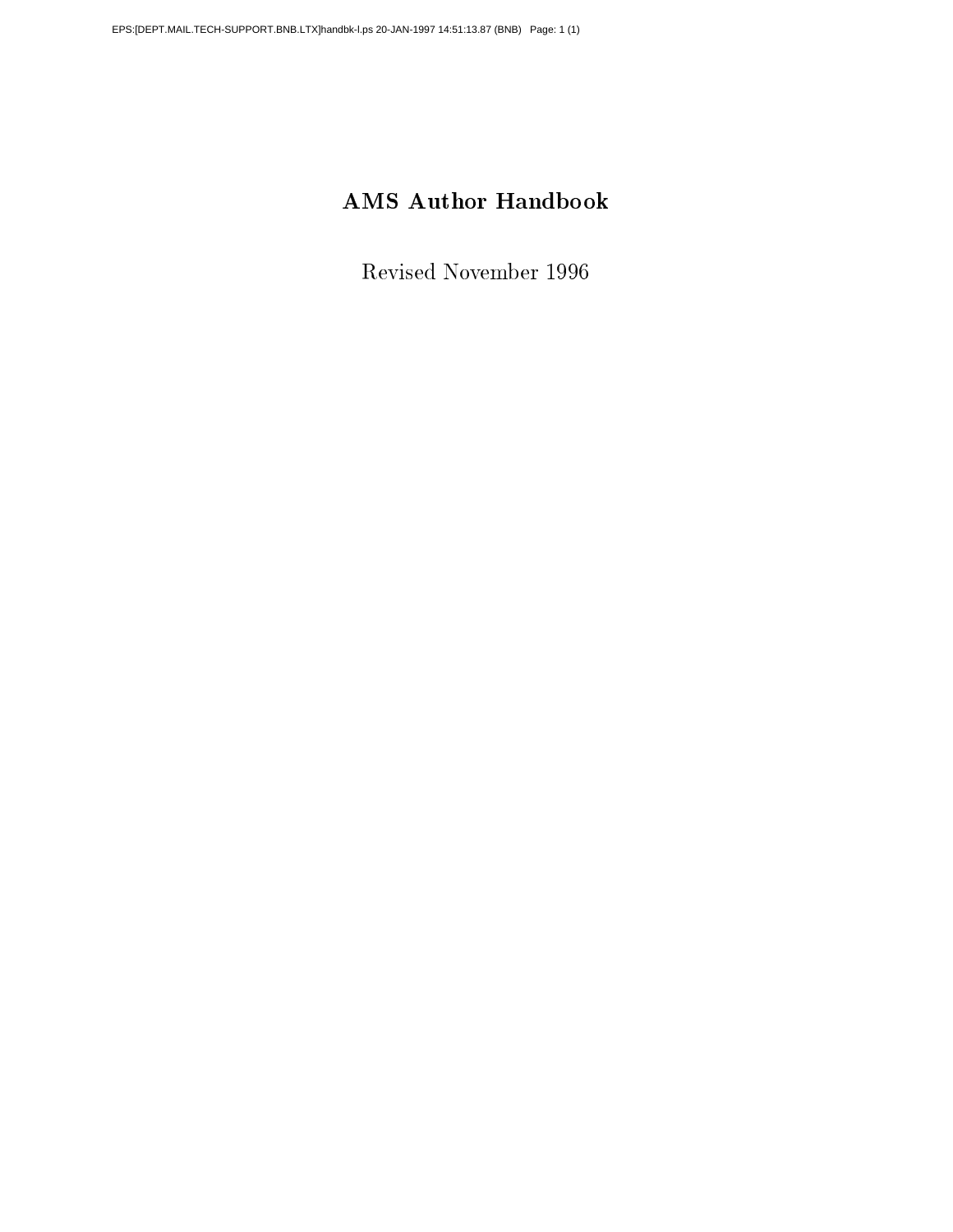EPS:[DEPT.MAIL.TECH-SUPPORT.BNB.LTX]handbk-l.ps 20-JAN-1997 14:51:13.87 (BNB) Page: 2 (2)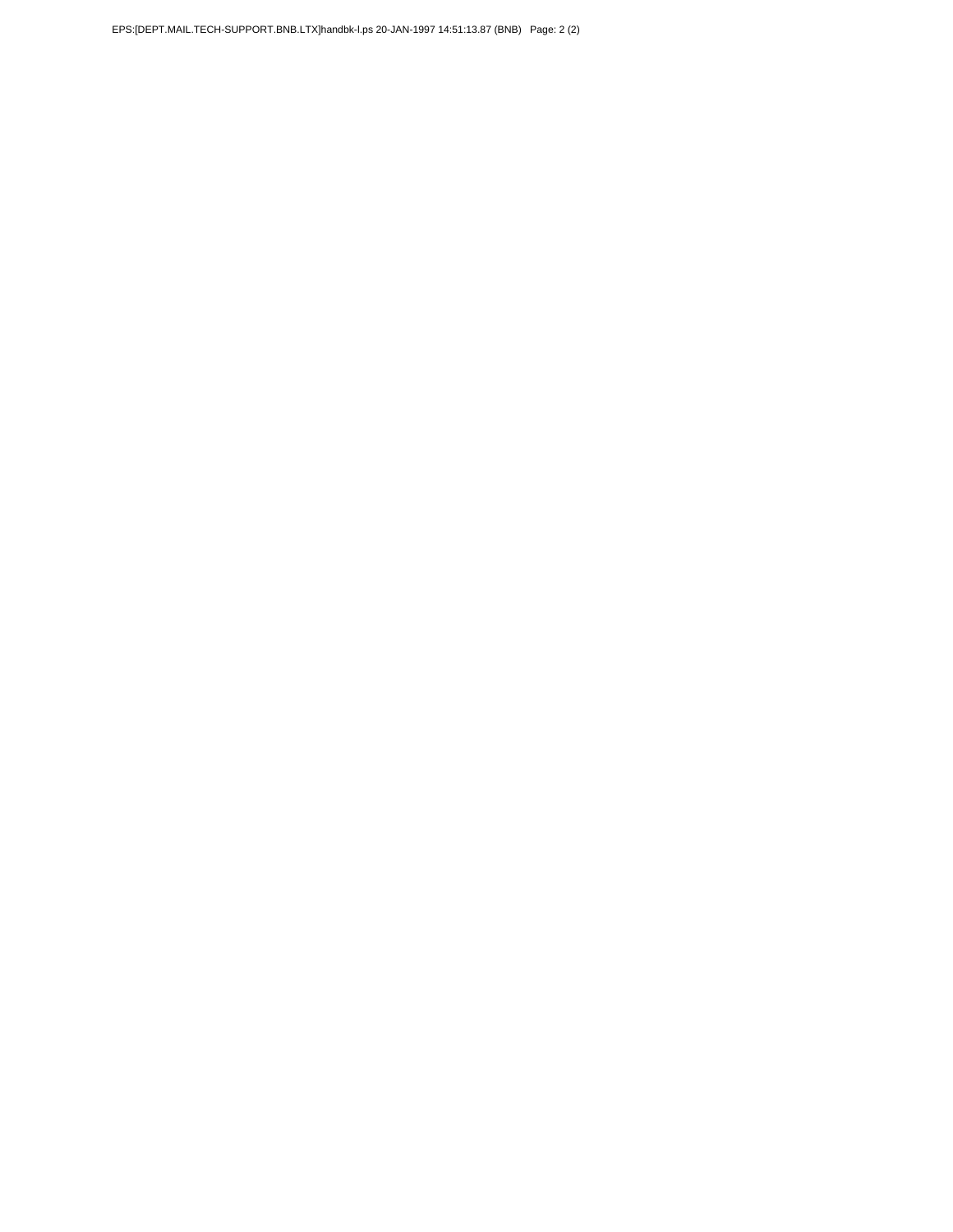## 89 :<;=:<>

| General Instructions for Preparing Manuscripts                                                         | 1                        |
|--------------------------------------------------------------------------------------------------------|--------------------------|
| Introduction                                                                                           | 1                        |
| The five types of submissions                                                                          | 1                        |
| Permissions                                                                                            | $\sqrt{2}$               |
| General resources                                                                                      | $\sqrt{3}$<br>$\sqrt{3}$ |
| Graphics<br>Equations                                                                                  | 4                        |
| Submission                                                                                             | 4                        |
|                                                                                                        |                          |
| General Checklist for Authors                                                                          | 6                        |
| Information Specific to Monographs                                                                     | 7                        |
| Information Specific to Proceedings Volumes                                                            | 8                        |
| Information Specific to Journals                                                                       | 9                        |
| Camera-Ready Submissions                                                                               | 10                       |
| Camera-ready electronic submissions                                                                    | 10                       |
| Camera-ready nonelectronic submissions                                                                 | 11                       |
| T <sub>F</sub> X Resources                                                                             | 13                       |
| Author Package Requirements                                                                            | 14                       |
| Obtaining and Processing Author Packages from e-MATH                                                   | 15                       |
| How to log onto e-MATH                                                                                 | 15                       |
| Which files you need and how to get them                                                               | 16                       |
| How to end the FTP session and log off                                                                 | 16                       |
| Electronic file installation and processing overview                                                   | 16                       |
| How to Submit Electronic Files and Graphics                                                            | 18                       |
| Electronic mail submissions                                                                            | 18                       |
| FTP submissions                                                                                        | 19                       |
| Diskette submissions                                                                                   | 19                       |
| Sample FTP and e-mail sessions                                                                         | 19                       |
| Checklist for Electronic Submissions                                                                   | 21                       |
| Camera-ready and electronic manuscripts                                                                | 21                       |
| Electronic manuscripts only                                                                            | 21                       |
| Camera-ready submissions only                                                                          | 21                       |
| Quick Start for Obtaining and Using Author Packages                                                    | 22                       |
| List of $\mathcal{A}_{\mathcal{M}}\mathcal{S}\text{-}I\!\!A\mathrm{T}_{\mathrm{E}}\mathrm{X}$ commands | 24                       |
| List of $\mathcal{A}_{\mathcal{M}}\mathcal{S}\text{-}\mathrm{T}_{E}X$ commands                         | 25                       |
| References                                                                                             | 26                       |
| <b>AMS</b> Resources                                                                                   | 27                       |
| Author Packages                                                                                        | 28                       |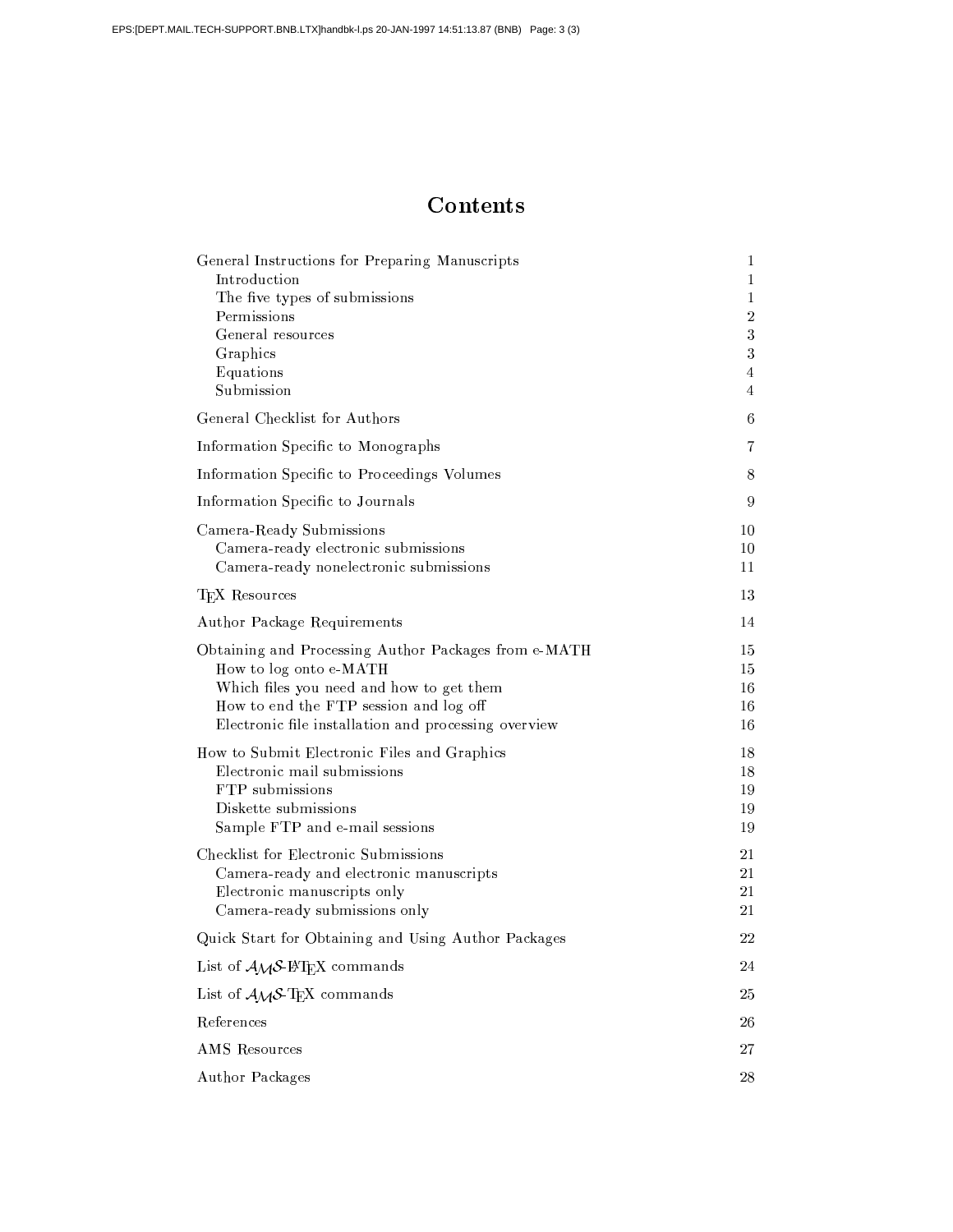## General Instructions for Preparing Manuscripts

#### Introduction

This handbook is intended for authors and keyboarders who are preparing books or articles that have been accepted for publication by the American Mathematical Society (AMS). Articles for electronic-only publications are processed pre-acceptance. Please refer to the section on electronic-only journals for information.

The AMS, one of the world's largest publishers of research literature in the mathematical sciences, uses IATEX to typeset its publications. You will find general information about L<sup>o</sup>T<sub>F</sub>X and related subjects in the  $T_F X$  Resources chapter. Information for contacting the appropriate departments at the AMS appears on the inside back cover of this handbook.

The AMS offers TEX-related support software, such as  $A_{\mathcal{M}}\mathcal{S}\text{-}I\text{-}F\text{-}T$  and  $A_{\mathcal{M}}\mathcal{S}\text{-}T$ TEX, which provides easy ways to code manuscripts that contain mathematical expressions. To encourage the use of  $\mathcal{A}_{\mathcal{M}}\mathcal{S}\text{-}\mathbb{F}\mathrm{F}_{\mathrm{E}}\mathrm{X}$  and  $\mathcal{A}_{\mathcal{M}}\mathcal{S}\text{-}\mathrm{F}_{\mathrm{E}}\mathrm{X}$ , the AMS has developed publication-specific author packages. These packages contain instructions and style files. By using the style files, you will shorten the time needed to publish your work and help reduce the price of the publication. You will find instructions for obtaining free author packages later in this handbook.

For electronic manuscripts, articles properly prepared using the  $A_{\mathcal{M}}\mathcal{S}\text{-}\mathbb{P}\mathrm{T}_{E}\mathrm{X}$ style file automatically provide hypertext linking to the bibliography and other elements of the article for searching electronically on the World Wide Web. Because linking must often be added manually to submissions in other forms of  $T_F X$ , using  $A_{\mathcal{M}}\mathcal{S}\text{-}\mathbb{F}\mathrm{F} \mathrm{F} \mathrm{X}$  also reduces the amount of technical intervention once the files are received by the AMS. This results in fewer errors in processing and saves the author proofreading time.  $A_{M}S$ -IATEX papers also move more efficiently through the production stream, helping to minimize publishing costs.

There is a *Quick Start* chapter which offers step-by-step instructions for obtaining and using author packages.

Additional instructions for correctly encoding  $A\mathcal{M}^{\mathcal{S}\text{-}\mathrm{I}\mathrm{F}\mathrm{F}\mathrm{X}}$  or  $A\mathcal{M}^{\mathcal{S}\text{-}\mathrm{T}\mathrm{F}\mathrm{X}}$  submissions are given in the Instructions for Preparation of Papers and Monographs (this will be referred to throughout this handbook as the *Instructions*). These instructions are included in the publication-specific author packages (see  $Obtain$ ing and Processing Author Packages from e-MATH) or in printed form from our Customer Services Department.

#### The five types of submissions

The AMS divides submissions into five types depending upon whether the submission is camera-ready or not and upon whether the submission is electronic or not. In this handbook you will find a general overview of electronic submissions, general information about the different types of TEX and the author packages, a description of resources available, and complete information for the preparation of nonelectronic submissions.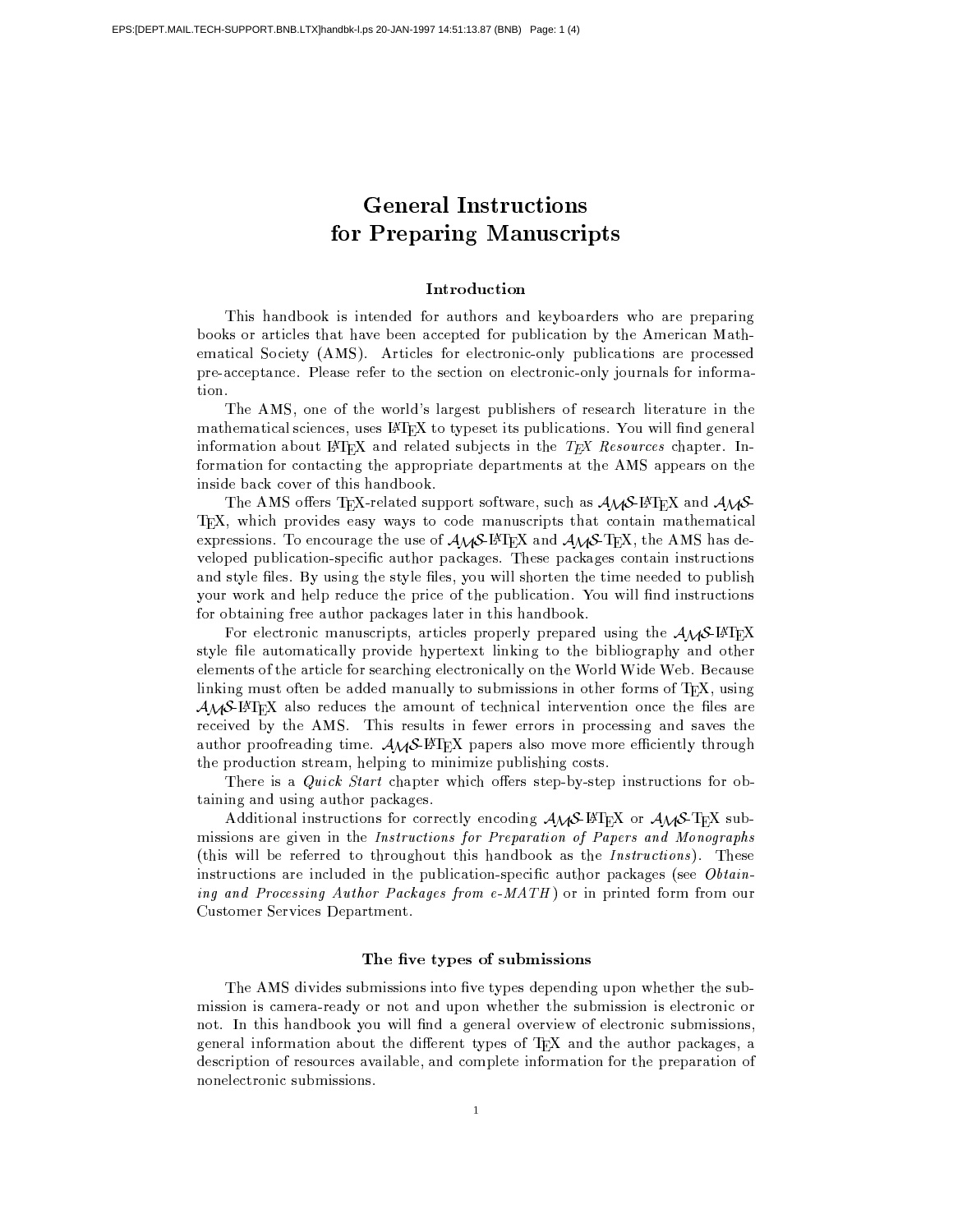#### GENERAL INSTRUCTIONS FOR PREPARING MANUSCRIPTS

- An electronic manuscript is a TEX file prepared using  $A_{\mathcal{M}}\mathcal{S}$ -IATEX or  $\mathcal{A}_{\mathcal{M}}\mathcal{S}$ -T<sub>E</sub>X together with the appropriate style file, and following AMS instructions. The AMS strongly prefers  $A_{\mathcal{M}}S$ -IAT<sub>F</sub>X submissions. The file is processed through the AMS production system, and an editorial proofreading is done. In most cases you will receive page proof to review before the final copy is printed.
- A camera-ready electronic submission is a DVI or suitable PostScript file you produce. (Contact AMS Technical Support for further details if you want to submit your entire article in PostScript format.) The final copy is printed by the AMS directly from your file. See the instructions for preparing camera-ready submissions later in this handbook and the *Instructions* document included in the author package. You are responsible for final formatting and proofreading.
- An electronic-only journal submission is a file prepared using  $A_{\mathcal{M}}\mathcal{S}$ -If  $T_{\rm F}X$  or  $A_{\mathcal{M}}S$ -T<sub>F</sub>X together with the appropriate style file, and following AMS instructions, for an article that will appear on the Web, with no corresponding print publication. Accepted papers are processed through the AMS production system, and an editorial proofreading is done. You will receive page proof for review before final copy is posted to the Web. Submission information is available on the World Wide Web starting at URL: http://www.ams.org/journals/.
- A nonelectronic manuscript is a manuscript prepared without using the style files. A nonelectronic manuscript is keyed by the AMS as an  $A_{\mathcal{M}}\mathcal{S}$ -LATEX file. An editorial proofreading is done, and usually page proof is sent to authors for review before the final copy is printed. For nonelectronic manuscripts it is important that the manuscript be typed with at least double spacing and with generous margins on both sides  $(1\frac{1}{4}$  inches). The double spacing provides clear separation of subscripts and superscripts and also permits changes to be inserted directly above portions crossed out. The margins allow the copyeditor to write instructions to the compositor. The pages of the manuscript should be numbered consecutively in the upper right-hand corners. This ensures that the absence of a page or a misplaced page will be noticed.
- A camera-ready nonelectronic submission is material submitted by authors that is photographed by the AMS and then published. See the instructions for preparing camera-ready submissions later in this handbook. You are responsible for final formatting and proofreading.

The types of submissions that can be accepted depend on the specific publication; for example, journals generally do not accept camera-ready submissions. If you do not know the types of submissions accepted by the publication that you are submitting to, contact the Acquisitions Department.

The AMS has created generic style files which can be used if you are preparing a paper or monograph and are uncertain to which publication you will be submitting. See the list of available author packages on the back cover of this handbook.

#### Permissions

Authors are responsible for obtaining written permission to use another person's work—including pictures, figures, and other art—whether or not it has been

 $\overline{2}$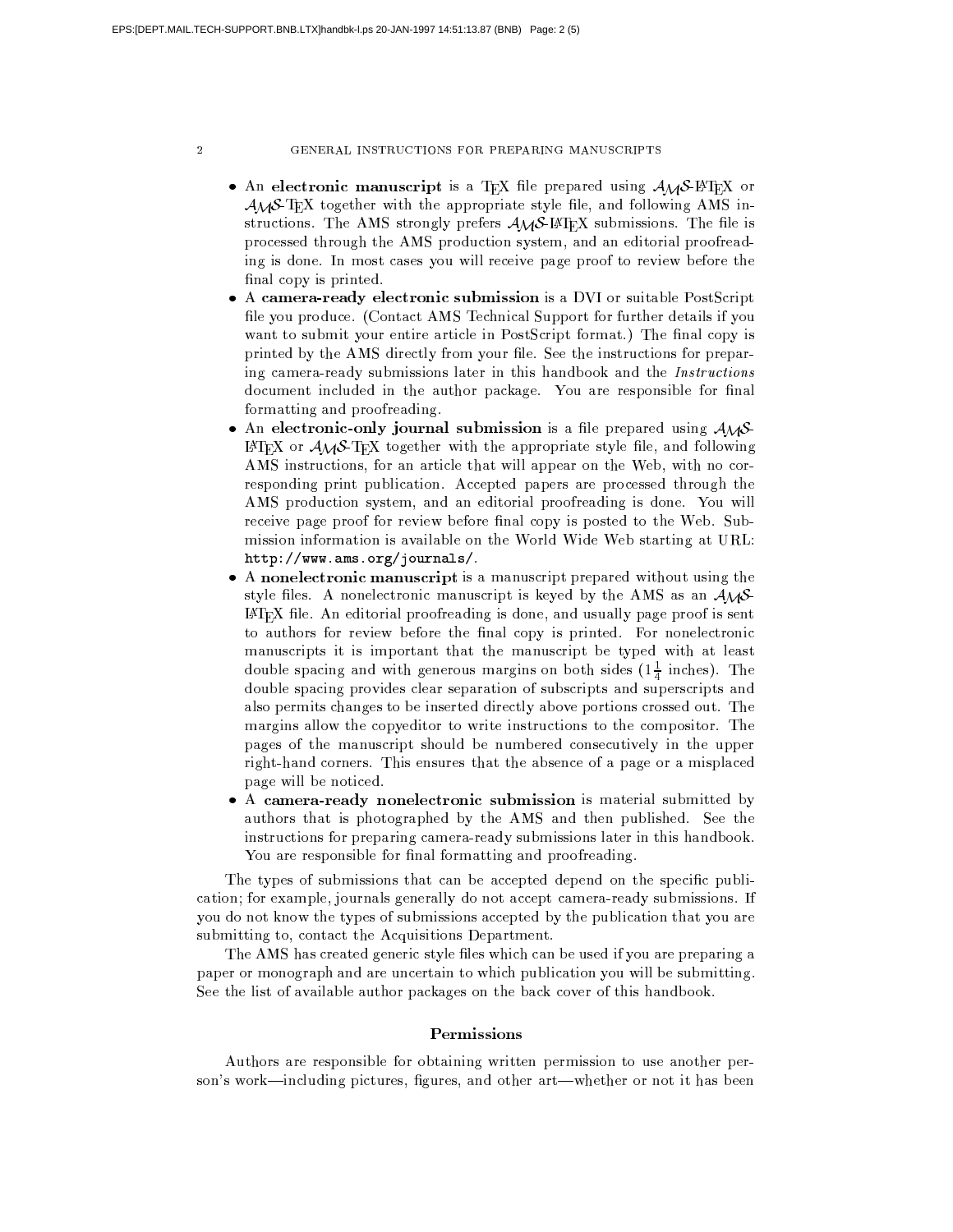#### $\alpha$  between the set of  $\alpha$  in  $\alpha$  in  $\alpha$  in  $\alpha$  is the set of  $\alpha$  in  $\alpha$  in  $\alpha$  is the set of  $\alpha$

previously published. If the work has been previously published, the publisher is usually empowered to grant permission, but that is not always the case; the author TVD5E`B <sup>f</sup>@"SUD5KMTpno@"LNSUn@CK<DM@"LFEHSUB#K5KMOQPf DMSd]fLNKÃxY\*@"DMnSUKNKMSUTpBSUKxB#TVL5B#@|PR@"KNKRE`DMjkÅqT`W<PRTVO#DNKM@pÅVWXTpD use of work in the public domain (such as U.S. government publications or works on which the copyright has expired), but credit should be given, in any case, to the originator of the work.

Authors are advised to begin writing for permissions as soon as a manuscript í#ã|ÐïRÏRÏ"åÚãpÔRÔRÏéè#âNÏFêhæÑHÓ èlÒ#ïNÝßXÔRã|âJßXÑ`å½mkjE`B\_@|caSULNTpDhTpDh@caSULNTVDNSE`G4PRTpnonSULNLM@"@pÃ e+f@:~P wO#SÝ KMSdLMSUTpB#K @"\lE`DNLMn@"BaLx+SUGUGQEHKNKNSUKMLZEHBE`OqLfTVDxSUBTpmqLFE`SUB#SUB#]A\l@"DNnoSUKNKNSUTVB#KxSÝW%KNOQPf E`KNKMSUKNLFEHBQPR@ SUK+DN@ wOq@"KNLM@cÚE`L+GU@EHKNL:Ð"ßPORQ7ÏFÏuà|Ð:mQ@RWTpDN@¿Lf@:\lE`\l@"D SUKcO#@:LNToLf@¿~^\_z-Ã7~/PRTp\ajT`WxLf@ GU@"LMLN@"DCÁXKFÂ]pDRE`BaLNSUB#]\Q@CDNnSUKMKNSUTpBonO#KNL7mQ@¿KN@"BaL+LNTL <sup>f</sup>@:~A^\_zo+SdL <sup>f</sup> <sup>L</sup> <sup>f</sup>@:KNOqm#nSUKNKMSUTpB%Ã

#### General resources

the contract of the distribution of the distribution of the contract of the contract of the contract of the contract of the contract of the contract of the contract of the contract of the contract of the contract of the co mation of a more specific nature including selecting notation, rules for spacing and breaking mathematical expressions, English usage, the appropriate format for references, a list of mathematical symbols, and the symbols used in proofreading, see  $\text{[MIT]}$  and  $\text{[NJH]}$ . In your bibliography, use the abbreviations given in  $\text{[ASM]}$ .

#### Graphics

?ADRE`\ fStPuK[EHDN@ PRGEHKNKNSÝgQ@|c:SUB@"SULf@"D7@"GU@PRLMDNTVB#SP7TpD4B#TpBq@"GU@PRLNDMTpB#SP WXTVDNnE`LÃ\*+@RWX@CD<LMT:Lf@ Graphics section of the *Instructions* document included in your author package if you are uncertain about specific coding. If your submission is prepared as a cameraready submission, refer to the section on Graphics placement in the Camera-Ready  $Submissions$  chapter in this handbook.

**Electronic graphics.** Figures may be submitted to the AMS in an electronic WXTVDNnE`LÃ e+f@~^\_zDN@|PRTpnon@"BQcK
L fE`L]pDRE`\ fSPRKPuDN@EHLN@c @"GU@PRLMDNTpBqStPCE`GUGUjÚmQ@\_KRE|ip@cSUB @"BlP"E`\#KMO#GE`LM@c)Y\*TVKNLFzqPRDNSU\#L½Á vYxzqÂWTpDNnE`L|Ã e+fSUKSUBQPRGUOQca@CK]VDFEH\ fSPRKTVDNSU]pSUBQEHLN@ciaSEÊE  $\mathcal{N}$  for the construction of the construction of  $\mathcal{N}$  function of  $\mathcal{N}$  and  $\mathcal{N}$ images.

 $\equiv$  Changes in O  $\pm$  Changes in Gustave's points and defining  $\pm$  Changnes  $\pm$  Changnes  $\pm$ @"BaiaSUDNTVB#n@"BaL+E`GUGUT`gQGU@"K+LMTml@:KFE|iV@coSdB vY zoWXTpDMnEHLÃ T`7@"ip@"D|ÅlSW4jpTVO#D+\QEpPM}pEH]p@:caTa@"K  $B$  the component variable variable  $\mathbb{R}^n$  that is possible  $\mathbb{R}^n$  and  $\mathbb{R}^n$ formats—such as TIFF, PICT, GIF, etc.—rather than in an application-dependent format. For example, if you are using SuperPaint on a Macintosh, do not send files in SuperPaint format. Instead, save the file in PICT format from SuperPaint and send the PICT files to the AMS. Graphics files submitted in an applicationdependent format are not likely to be used. No matter what method was used to \#DMT#caOQPR@:L f@A]pDRE`\ fSP`ÅqSUL5SUK+B#@Pu@"KNKRE`DNj½LNT\#DMT`ikSca@AE\QE`\l@"D PRTV\ajLNTL f@A~^\_zÃ

Y4GU@EHKN@mQ@KMO#DN@L fE`LAL f@ip@"DMKNSUTpBT`W+Lf@:gQGU@KNO#mqnSULNLM@c\_SUB\_@CGd@|PRLNDMTpB#SP¿WXTVDNn§SUKALf@  $K$ eta:L f $E$  de  $\mathcal{E}$  fe $\mathcal{E}$  fe $\mathcal{E}$  for  $\mathcal{E}$  of the L ftpd. Note that  $\mathcal{E}$  for  $\mathcal{E}$  for  $\mathcal{E}$ tronic file which does not exactly match the hard copy submitted. This is not acceptable.

 $T$ pdrei $\Gamma$ pdrei $\Gamma$ a kno $\Gamma$ mensulnum. The second time space  $\Gamma$  and  $\Gamma$  affects between  $\Gamma$  and  $\Gamma$ section on types of submissions earlier in this handbook), do not include the caption SUBL <sup>f</sup>@:]VDFE`\ <sup>f</sup>SP7gQGU@DGqLf@:P"EH\#LNSUTpBKfTpO#Gcoml@LJja\l@"KN@CL maj ev <sup>Ã</sup>

IW+jpTVOÊKRP"E`GU@EgQ]pOqDN@ml@RWXTVDN@KM@"BQcaSUB#]\_SULALNTO#K|Å4DN@"no@"nml@"D L fE`L:GUSUB#@5@CSd]fLNK
EHGdKMT KRP"E`GU@pÃ\_Qu@pÃ\_Qu@pÃ\_Qu@pÃ\_Qu@eqdsubql fe`ling@ogdSubql fe`ling@" (100 mm + SugdG4DM@" (100 mm + SugdG4Dmgd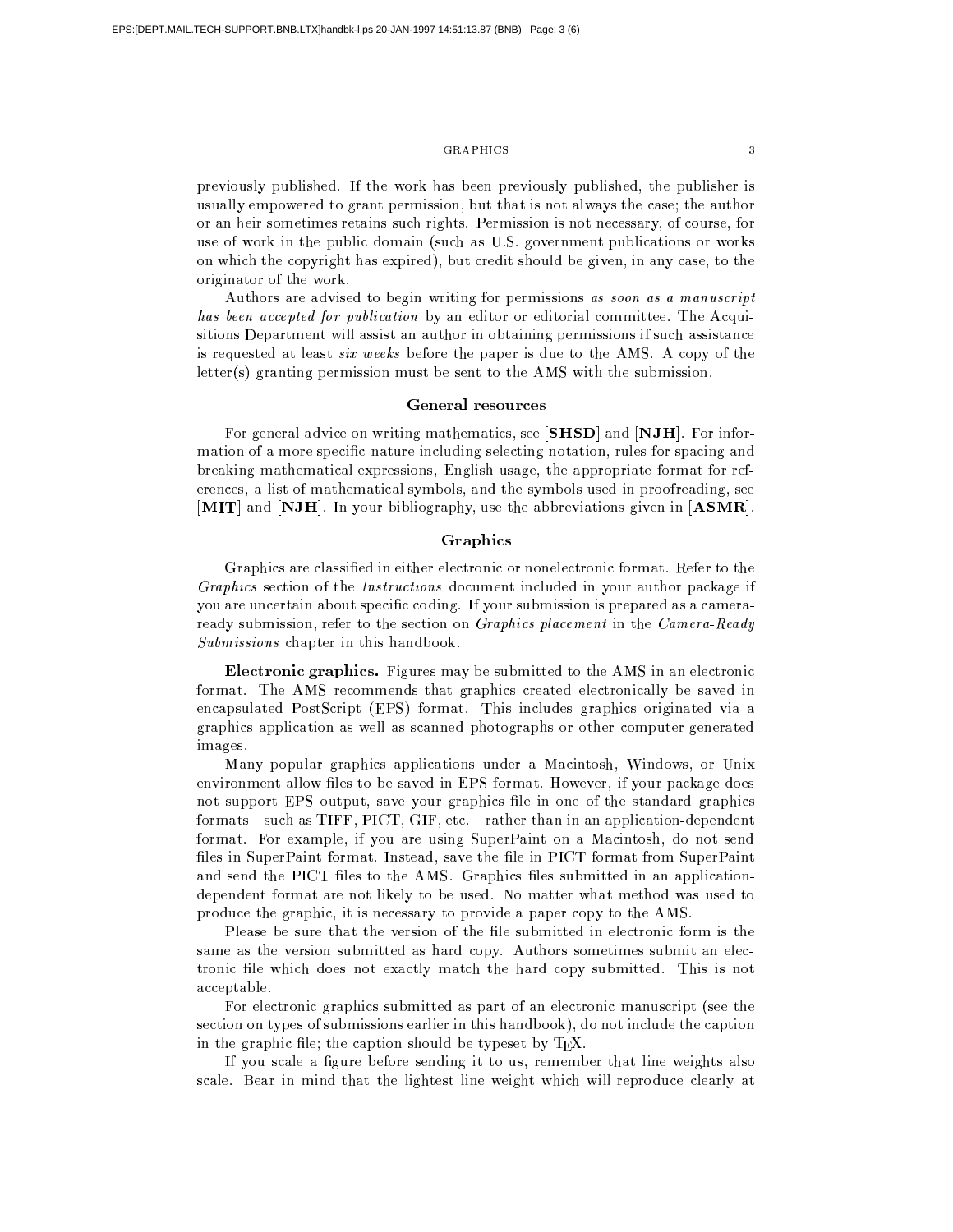#### $\alpha$  divide in industry diagram denotes in the set  $\alpha$  divided by  $\alpha$

high resolution is 0.5pt. Do NOT specify "hairline" weight, as this will be nearly SUBaiaSdKMSUm#GU@ E`L <sup>f</sup>SU]f DN@CKNTpGUO#LMSUTpBEHBQc+SUGUGÕcaSUKRE`\#\l@E`D7SUBL <sup>f</sup>@ \#DMSUBkLMSUB#]
\qDNT#PR@"KMKÃxIWxEADNOqGd@AGUSUB#@ is screened, its weight should be no lighter than 1 point.

Graded line weights should increase in increments of at least 0.5pt. Increments less than this are insufficiently distinguishable at high resolution.

Screened fills should be screened not less than  $15\%$  (less will print as white) EHBQcoB#TpL7]pDM@E`LM@"D L fE`B\_p/t®ÁX]VDN@EHLN@"Dh+SUGdGl\#DMSdBaL EHK+m#GEpPM}#Â"Ã

INca@|E`GUGUjkÅhLN@R×#L\_SUBQPuGdOlca@c2SUB]pDRE`\ fSPRKÙgQGU@"KÊKfTpOqGtc ml@ÚWXTVBkLTVO#LNGUSUB#@"K\_DRE`L f@"DLfEHB bitmaps, because the AMS typesets its publications on a high-resolution image-KM@"LNLM@"DÅhB#TpLE GE`KN@CD\#DNSUBaLN@"D|Ã <sup>e</sup>@R×#LTpDoGdSUB#@CKSdB]VDFE`\ <sup>f</sup>SPRKfSPf E`DM@ÊspVpca\#Shm#SULNnE`\#K (which look fine next to your laser-printed output of your article) may appear poor SUB WOLESNINT:L for a formula for the formula formula for the formula formula for the formula formula for the formula for the formula for the formula for the formula for the formula for the formula for the formula for the  $E=\{E\}$  and the substitution of the substitution of the substitution of the substitution of the substitution of the substitution of the substitution of the substitution of the substitution of the substitution of the subs characters are at 1200dpi.

Nonelectronic graphics. These graphics should be drawn in black ink with The contraction of the contraction of the contraction of the contraction of the contraction of the contraction of the contraction of the contraction of the contraction of the contraction of the contraction of the contracti  $\mathcal{L}$  for example lines as a cone context lines of the late  $\mathcal{L}$  for  $\mathcal{L}$  for  $\mathcal{L}$  for  $\mathcal{L}$ whenever possible in AMS publications.

Send the originals of photographs or computer-generated images to the AMS.  $\blacksquare$ \ fTpLNTV]pDRE`\ fSPSdnE`]V@"KÅacaTB#TpL+O#KM@:\QEH\Q@"D PuGdSU\#K+TVD+KNLRE`\#GU@"K|ÅQE`BlccaTB#TVL+LFEH\Q@ALf@"n LMTE sheet of paper.

For a color image (whether it is to be converted to a black and white image or is to appear in color), submit one of the following (listed in order of preference):

- $\bullet$  glossy color photograph,
- color transparency or interneg,
- $\bullet$  color slide.

Color graphics. AMS policy requires that the author pay for the cost of  $\mathcal{D}=\mathcal{D}=\mathcal{D}=\mathcal{D}=\mathcal{D}=\mathcal{D}=\mathcal{D}=\mathcal{D}=\mathcal{D}=\mathcal{D}=\mathcal{D}=\mathcal{D}=\mathcal{D}=\mathcal{D}=\mathcal{D}=\mathcal{D}=\mathcal{D}=\mathcal{D}=\mathcal{D}=\mathcal{D}=\mathcal{D}=\mathcal{D}=\mathcal{D}=\mathcal{D}=\mathcal{D}=\mathcal{D}=\mathcal{D}=\mathcal{D}=\mathcal{D}=\mathcal{D}=\mathcal{D}=\mathcal{D}=\mathcal{D}=\mathcal{D}=\mathcal{D}=\mathcal{D}=\mathcal{$  $\Gamma$  matrix that point the distribution of the distribution of the distribution of the distribution of the distribution of the distribution of the distribution of the distribution of the distribution of the distribution o will, with permission of the Publisher, pay for one  $(1)$  page of 4-color.

Color figures should have a resolution of at least 266 pixels per inch when  $\rm{printed}$  at 100%. Ideally, they should be in TIFF or EPS format (note that Post-Script is not the same as Encapsulated PostScript; the latter is a subset of the former).

#### Equations

Check displayed equations carefully, making sure they are broken and aligned  $\cdots$  , the substitution of the substitution of  $\overline{S}$  and  $\cdots$   $\overline{S}$  and  $\cdots$ 

#### <sup>V</sup> ¹-Ú»Öþ|þ"»·#´

kl Xù#º`µ|¶`·l´<»Jº þC¹-Ú»Öþ|þ"»·#´xþ\$n za@"@7Lf@ Pf E`\#LM@"D+õ=Ñ\$Q\_âNÑháQÒ#ïCô
ßtâ ÌNdÏRÔRâJÓFÑHå#ßXÔ}|xßNUÏRÐZãHåQê  $Graphics$ .

]·l´<ù ù#º`µ|¶`·Q´4»Xºþ"¹-Ú»JþþC»·l´[þ\$n z@"BQcLJ7T\#DNTaT`W<PuTp\#SU@"K+THW%jpTpOqDZEHDNLNSPRGU@hTpD7nTpBqT` ]VDFE`\ <sup>f</sup> LMT
L <sup>f</sup>@
EH\#\#DNTV\#DNSEHLN@xÄRTpOqDNBQEHG-TpD7mQTaTp}oKN@"DMSU@"K @cSdLMTpD|ÃxIJBQPRGUOQc@=EHBajE`DNLJ7TpDM}-Ã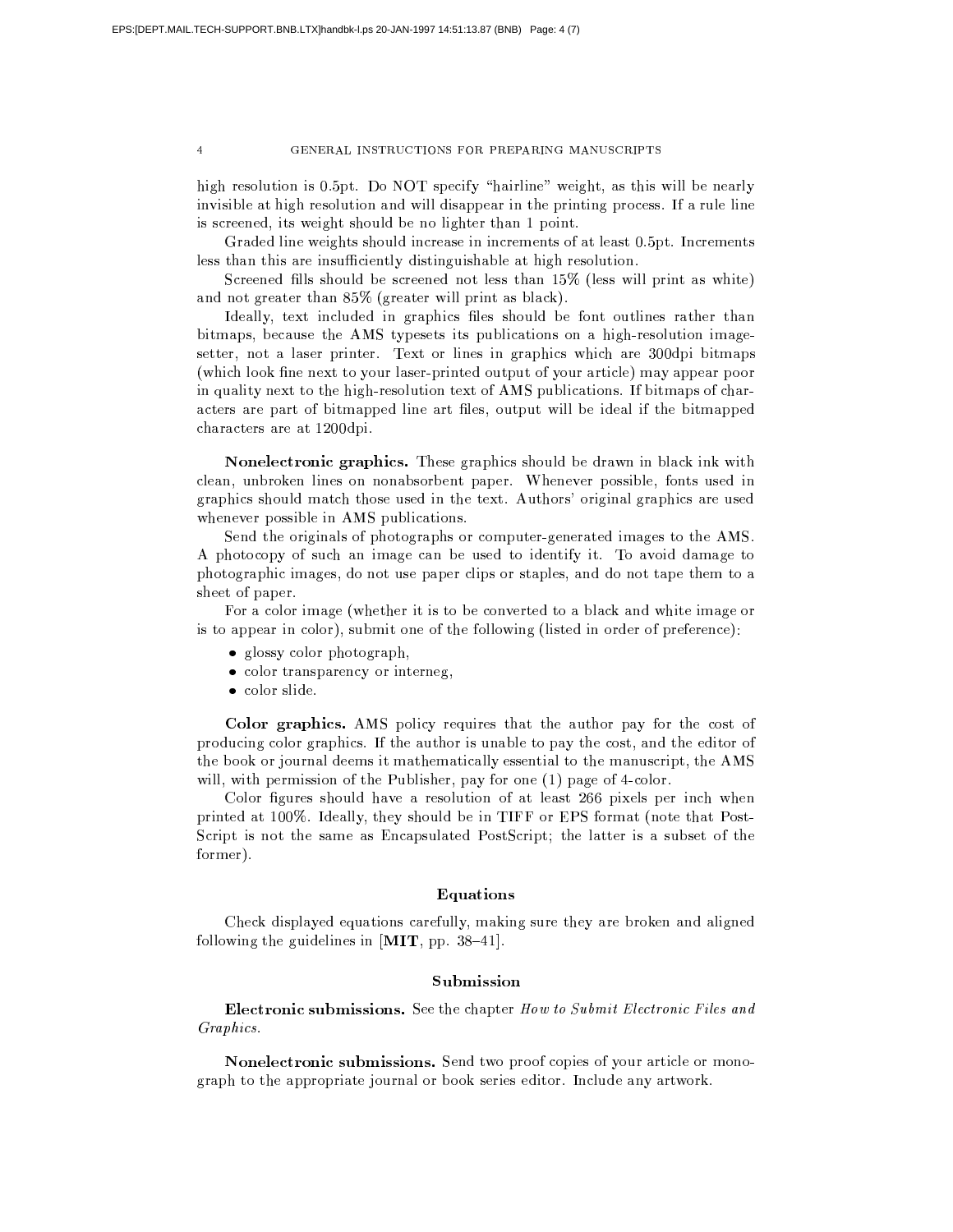#### **SUBMISSION**

After acceptance. Except for electronic-only journals of the AMS, all articles and monographs must have been accepted for publication by the appropriate editorial board before they are sent to the AMS. Camera-ready submissions should be sent to the Acquisitions Department.

Submissions for book monograph or proceedings volumes should be sent to the attention of either Sarah Donnelly or Christine Thivierge. All journal submissions should be sent to the attention of Christine Vendettuoli, except for AMS electroniconly journals. Submission information for these journals can be found on the Web starting from URL: http://www.ams.org/.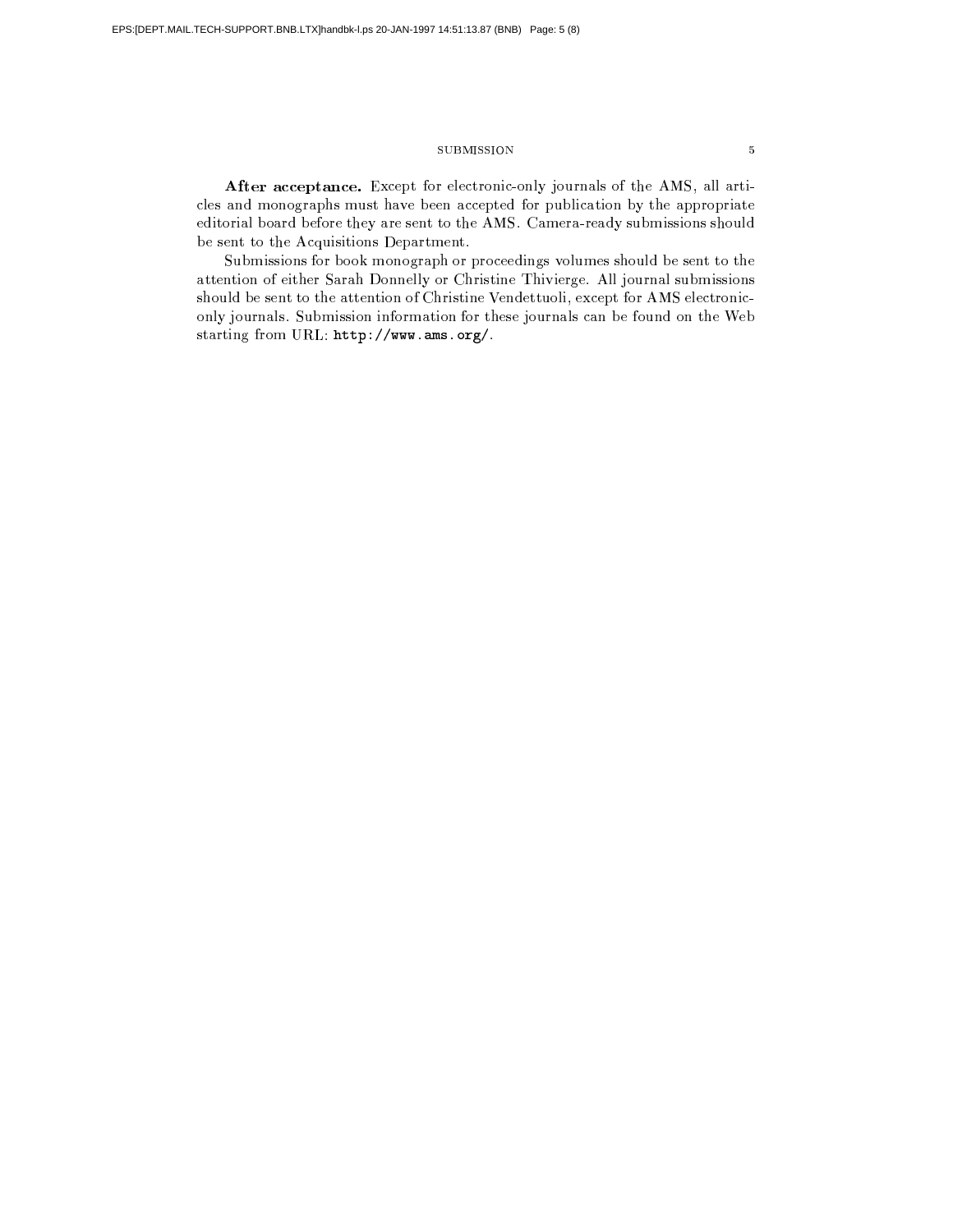## **General Checklist for Authors**

All authors should refer to the following list. Information specific to the different types of publications (i.e., books and journals) is listed on the following pages.

- Authors should proofread their work before submitting it to the AMS.
- The first page of the article must contain a *descriptive title*. The *descriptive title* should be short, but informative; useless or vague phrases such as "some remarks about" or "concerning" should be avoided.
- Give the 1991 Mathematics Subject Classification numbers representing the primary and secondary subjects of the work. A list of these numbers may be found
	- in the annual index of *Mathematical Reviews*, published with the December issue starting in 1990
	- on the Web at URL: http://www.ams.org/msc/
	- on the electronic service e-MATH (telnet e-math.ams.org or 130.44.194.100; login and password are e-math)
	- in printed form from Customer Services.
- Give information on grants or contracts under which the research was performed, including grant number.
- An abstract may comprise multiple paragraphs and include displayed material if appropriate. The length of the abstract depends primarily on the length of the paper itself and on the difficulty of summarizing the material, but an upper limit of about 150 words for short papers and 300 words for long papers is suggested. An abstract is not required for book proceedings.
- For electronic manuscripts and electronic-only journal submissions, author names and titles should contain no author-defined macros.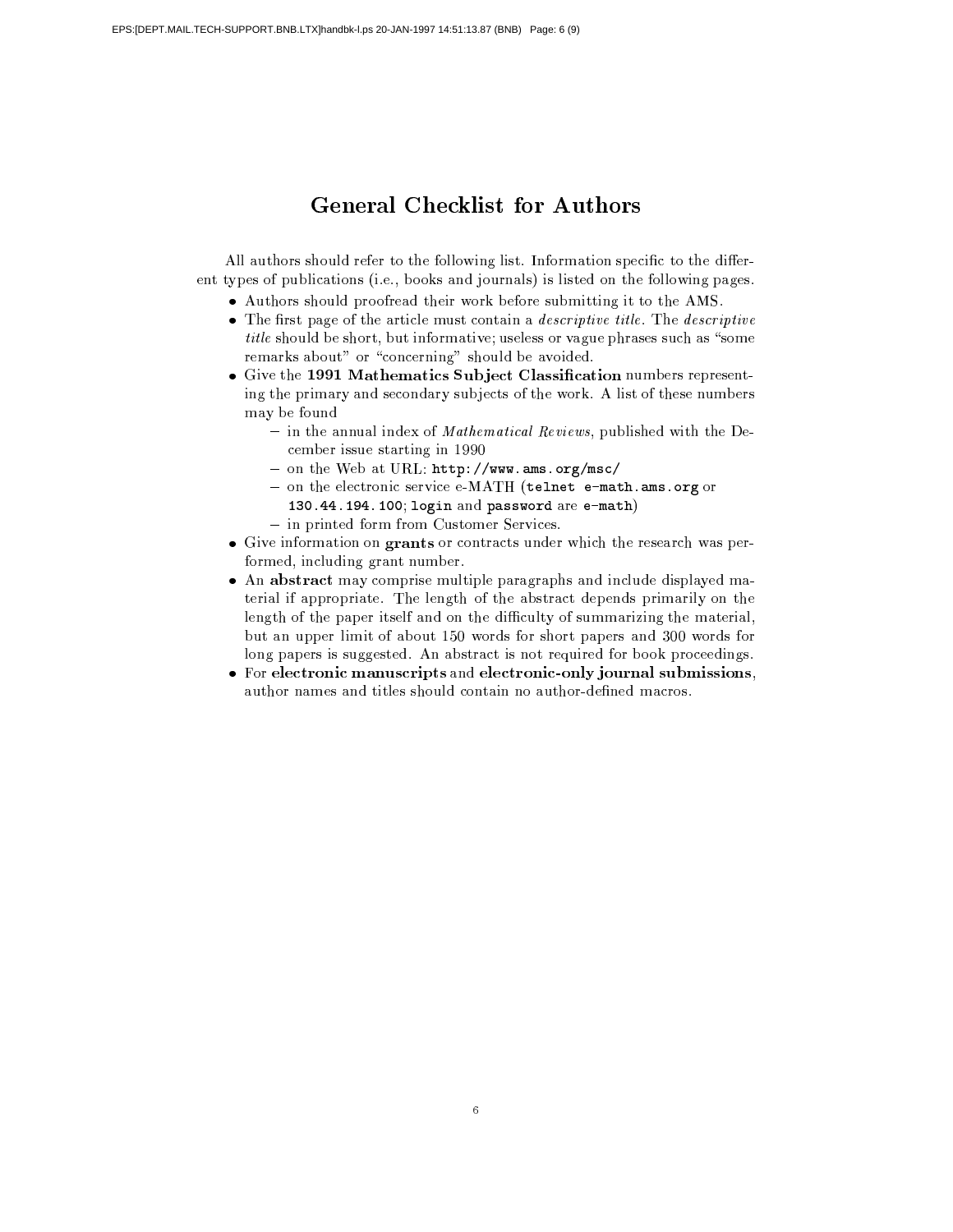## Information Specific to Monographs

- In chapter titles, the first and last words of the title and all nouns, pronouns, adjectives, adverbs, and verbs should be capitalized; articles, conjunctions, and prepositions should be lowercased except for the first and last words of the title.
- The running heads on the left-hand (even-numbered) pages should have the chapter title in uppercase letters. The title in running heads should be shortened only if necessary to fit on one line, leaving room for the page number. The running heads on the right-hand (odd-numbered) pages should have the main-heading title (shortened if necessary) in uppercase letters.
- The copyright page should include primary classification numbers using the 1991 Mathematics Subject Classification scheme, grant information, and an abstract. For translations the copyright page should include the name and city of the original publisher, the copyright year of the original publication, and the name and address of the translator.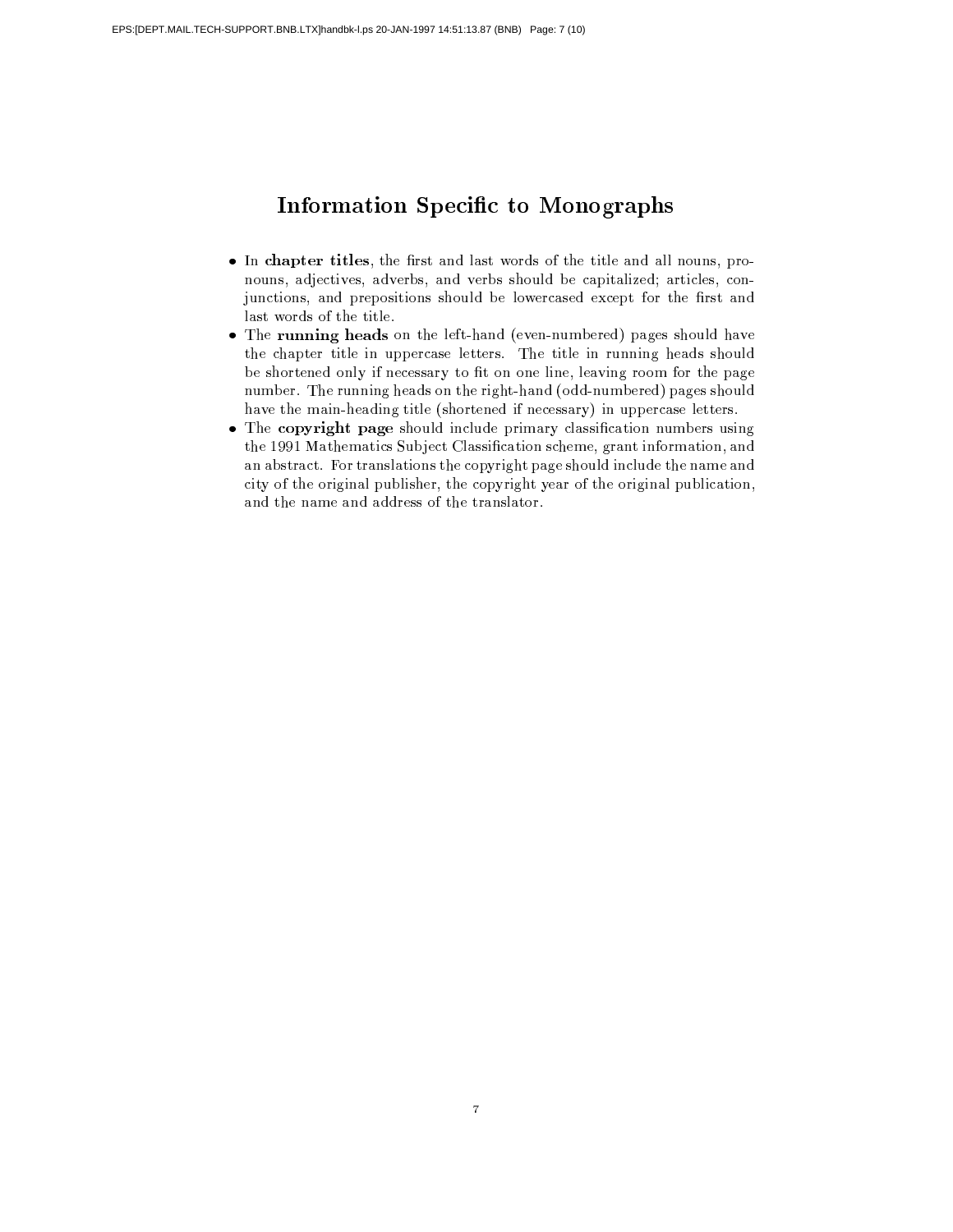## Information Specific to Proceedings Volumes

- In article titles, the first and last words of the title and all nouns, pronouns, adjectives, adverbs, and verbs should be capitalized; articles, conjunctions, and prepositions should be lowercased except for the first and last words of the title.
- The running heads on the left-hand (even-numbered) pages should have the name(s) of the author(s) in uppercase letters. Names in running heads should match the names as given on the first page and should be shortened only if necessary to fit on one line, leaving room for the page number. The running heads on the right-hand (odd-numbered) pages should have the article title (shortened if necessary) in uppercase letters.
- Preliminary papers, as well as abstracts and summaries, are not accepted for publication in AMS proceedings volumes.
- Unmarked, unnumbered footnotes on the first page of an article should include primary classification numbers using the 1991 Mathematics Subject Classification scheme followed by grant information.
- Academic or other affiliations should appear at the end of your article, after the bibliography or references. A current address, if different from the affiliation, should follow the affiliation on a new line with a blank line in between. An e-mail address should be included if available, on a new line following the current address with a blank line in between. Note: Line spacing is taken care of automatically by AMS style files.
- A Consent to Publish and Copyright Agreement is sent to the author(s) when the final paper is received at the AMS. Authors retain the right to use all or part of their own work in future publications of their own. They are, however, asked, but not required, to sign other rights over to the AMS. The form should be returned to the Production Department immediately, either signed or with a note that the author(s) will hold copyright.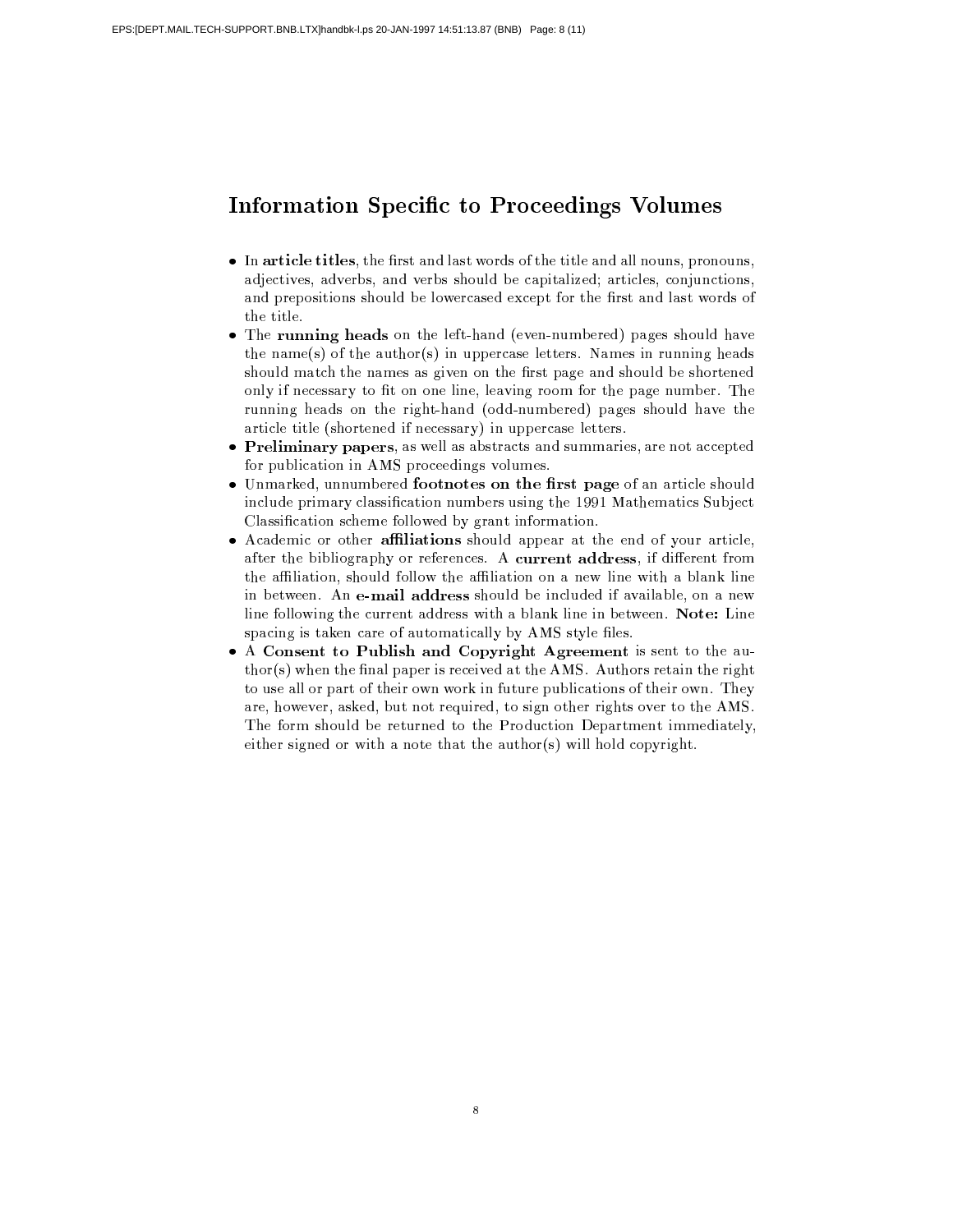## Information Specific to Journals

- In article titles only the first word and proper nouns should be capitalized.
- The running heads on the left-hand (even-numbered) pages should have the name(s) of the author(s) in uppercase letters. Names in running heads should match the names as given on the first page and should be shortened only if necessary to fit on one line, leaving room for the page number. The running heads on the right-hand (odd-numbered) pages should have the article title (shortened if necessary) in uppercase letters.
- Transactions, Proceedings, Mathematics of Computation, and Bulletin articles (except Book Reviews) must contain an abstract. The main purpose of the abstract is to enable readers to take in the nature and results of the article quickly. Zentralblatt publishes authors' abstracts instead of reviews. so the abstract may also appear there. The abstract should contain no text references to the bibliography unless the bibliographic reference is fully supplied. For example, [3] is meaningless to the reader once the abstract is separated from the article.
- Unmarked, unnumbered footnotes on the first page of an article should include primary classification numbers according to the 1991 Mathematics Subject Classification scheme followed by **grant** information. A footnote of key words and phrases, describing the subject matter of the article and taken from it, is optional.
- Academic or other affiliations should appear at the end of your work, after the bibliography or references. A current address, if different from the affiliation, should follow the affiliation on a new line with a blank line in between. An e-mail address should be included if available. Note: Line spacing is taken care of automatically by AMS style files.
- A Consent to Publish and Copyright Agreement is sent to the author(s) when the final paper is received at the AMS. Authors retain the right to use all or part of their own work in future publications of their own. They are, however, asked, but not required, to sign other rights over to the AMS. The form should be returned to the Production Department immediately, either signed or with a note that the author(s) will hold copyright.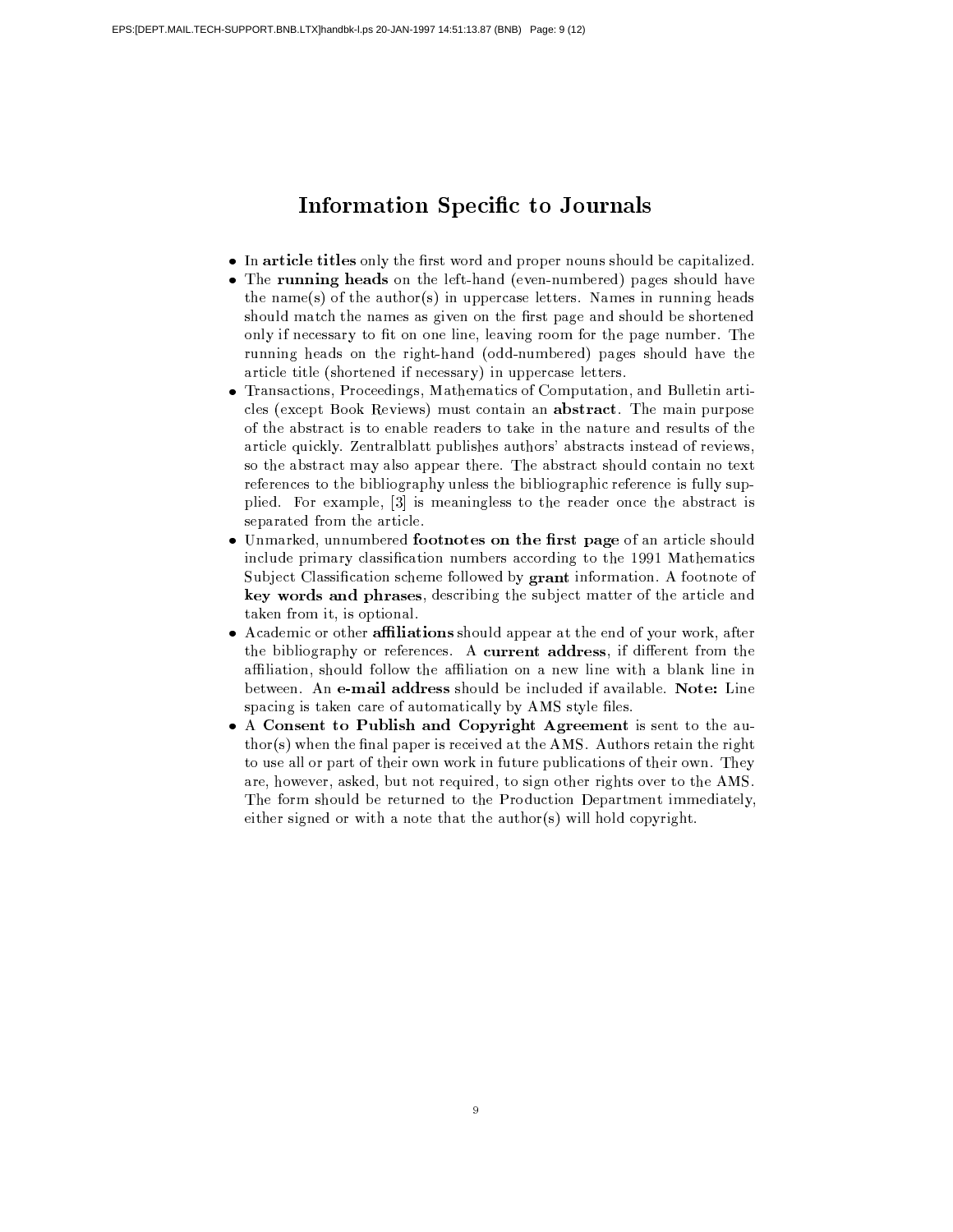### **Camera-Ready Submissions**

You should read this handbook thoroughly before preparing your camera-ready submission. You may send a few sample pages to the Production Department to check before finalizing copy. Since camera-ready submissions are printed directly from the material supplied by authors, you are responsible for final formatting and proofreading

#### Camera-ready electronic submissions

To encourage the use of  $A_{\mathcal{M}}S$ -IAT<sub>E</sub>X or  $A_{\mathcal{M}}S$ -T<sub>E</sub>X, the AMS has developed publication-specific author packages. These packages contain instructions and style files. By using the style files, you will shorten the time needed to publish your work and help reduce the price of the publication. You will find instructions for obtaining author packages in this handbook.

Guidelines for paging. Each AMS style file contains macros which set most of the paging standards. Page dimensions, heading formats, and penalties which prevent widows and orphans are just some of the specifications you will not need to worry about when using the style file. Refer to the *Instructions* for additional information.

Graphics placement. Graphics can be embedded in the output or white space can be left for graphics to be stripped in later. In either case, they should

- be numbered consistently throughout the paper,
- be placed at the top or bottom of the page, and
- have an in-text reference.

You should always use the predefined figure macros to include graphics (refer to the *Instructions* for specific coding instructions). These macros allow the user to either include encapsulated PostScript (EPS) graphics or specify white space for graphics to be stripped in later. Extra space surrounding the caption and the actual figure is built into the macro. Therefore, if white space is placed where a figure will be set, only the actual size of the figure should be given as a parameter.

Make sure all graphics do not extend into the margins.

Ideally, a figure or table should not precede its first text reference unless the graphic and its text reference appear on facing pages (an even-numbered page followed by odd-numbered page), and a figure or table must definitely appear within the same section as its first text reference. When a figure or table is an integral part of text, it may appear unnumbered in place in the middle of text.

**Embedded graphics.** There are two ways of utilizing EPS graphics with a TFX document:

- 1. Calls to EPS files can be embedded within the T<sub>F</sub>X file and automatically incorporated by T<sub>F</sub>X.
- 2. Blank space of an appropriate size for each graphic can be left in the TFX document. Graphics files can then be sent to the AMS for high-resolution typesetting and manual positioning in the typeset document.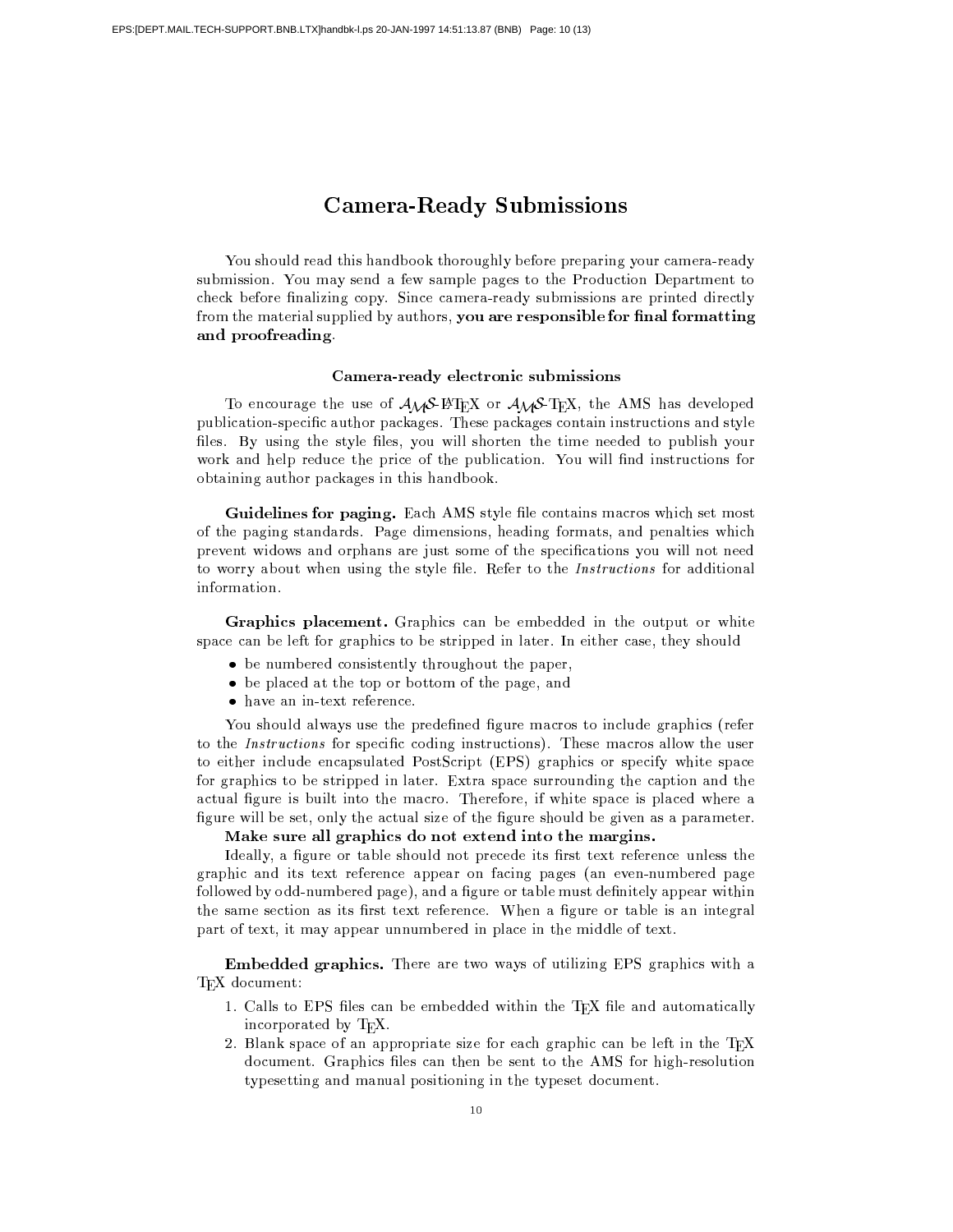#### $\alpha$  in the international component of  $\alpha$  is the contract of  $\alpha$  is the contract of  $\alpha$

IJB $\Gamma$  for the phase  $\Gamma$  energy in the form  $\Gamma$ document. In cases where files cannot be saved in an EPS format, you may choose LMTGd@|E|ip@ KM\QEpPu@:SUBL <sup>f</sup>@ eva caT#PROqn@"BaL E`BlcKNOqm#nSUL7Lf@A]pDRE`\ <sup>f</sup>StPuK7gQGU@"K KM@"\QE`DRE`LM@"GUjkÃ

If you choose to submit a file with embedded references to external EPS files, incorporate the references to EPS files into the T<sub>E</sub>X file using one of the following  $\mathcal{P}$  , and the contract value  $\mathcal{P}$  . The contract value with which we have the contract value of  $\mathcal{P}$ vjV@
zaTHWXLJZEHDN@DG .¼9%¹%=4;-%º Ålip@"DMKNSUTpBbpÃ¥TpDAGE`LM@"DGlLf@ = <6\$.!, %º \QEVPM}pE`]p@Á\QE`DMLTHW5Lf@ IMTEX  $2\varepsilon$  graphics distribution); or boxedeps.tex (or boxedeps.sty). The AMS  $\mathbf{F}$ iasca $\mathbf{F}$ ial for  $\mathbf{F}$ iasca $\mathbf{F}$ iasca $\mathbf{F}$ iasca $\mathbf{F}$ community. For a list of public domain archives contact the Electronic Products  $\Box$  DNIC'DNIASPR@" LAL for  $\Box$  Lating the DNIC  $\Box$ La formation of the subset of the subset of the definition of the definition of the subset of the subset of the  $\alpha$ SÝW<L <sup>f</sup>@"KM@:nEVPRDNTVKZEHDN@AO#KN@|c \*

- bVÃ ¿o e SdBlPRGUOQca@E`Baj\_\QEHLf BQEHn@"KhT`W5L <sup>f</sup>@SUBQPRGUOQca@|cÊY\*TpKMLFz#PuDNSU\#LhgQGU@"KÃ#TVDASdB stance, do not say \psfigfile=/usr/joe/book/figures/fig1.ps. Instead DM@"nT`iV@5E`GUGa@R×#\#GUSPRSUL4\QE`L <sup>f</sup> DM@RWX@"DM@"BQPR@"K|ÅlKNTALfEHLxLf@ E`mlT`ip@7@R×QE`n\qGd@ 5TVO#GcAmQ@|PRTpno@  $\sqrt{p}$ sfigfile=fig1.ps
- 2. Include printed copies of all of the PostScript files for the graphics with the  $T_F X$  file.
- sqÃ5IWajpTVO=EHDN@x\qDN@"\QEHDNSUB#] E+P"EHn@"DRE|JDN@EVcaj KMO#m#noSdKMKNSUTpBAE`BQchjVTpO:E`DM@xO#KNSUB#] .9%¹%=54K-%º <sup>Å</sup> Oqka Little Support Support Support Support Support Support Cike Sulf city in the Cike Support of the District sion of that file when you run TFX to create the DVI or PostScript file to  $\mathbf{N}$  is a set  $\mathbf{N}$  of  $\mathbf{N}$  . The following  $\mathbf{N}$  is the  $\mathbf{N}$  set  $\mathbf{N}$  . The  $\mathbf{N}$ <sup>L</sup> f@ hI%TVD[Y\*TVKNLFzqPRDNSU\#L4glGd@7LNT¿KN@"BQcLMTALf@+~A^\_z-Å`jVTpOnO#KNL\*\#GEpPR@+L f@ PRTpnonEHBQc  $\lambda$  -  $\lambda$  -  $\lambda$  -  $\lambda$  -  $\lambda$  -  $\lambda$  -  $\lambda$  -  $\lambda$  -  $\lambda$  -  $\lambda$  -  $\lambda$  -  $\lambda$  -  $\lambda$  -  $\lambda$  -  $\lambda$  -  $\lambda$  -  $\lambda$  -  $\lambda$  -  $\lambda$  -  $\lambda$  -  $\lambda$  -  $\lambda$  -  $\lambda$  -  $\lambda$  -  $\lambda$  -  $\lambda$  -  $\lambda$  -  $\lambda$  -  $\lambda$  -  $\lambda$  -  $\lambda$  -  $\lambda$

#### úa ann an Comanan an Comanan an Dùamhain an Dùamhain an Dùamhain an Dùamhain an Dùamhain an Dùamhain an Dùamhai

Camera-ready nonelectronic submissions must follow certain guidelines. It is  $\Box$  and the contract feature  $\Box$  feature  $\Box$  feature  $\Box$  feature  $\Box$  feature  $\Box$  feature  $\Box$  feature  $\Box$  feature  $\Box$  feature  $\Box$  feature  $\Box$  feature  $\Box$  feature  $\Box$  feature  $\Box$  feature  $\Box$  feature  $\Box$  feat  $5 \times 8\frac{3}{2}$  inches or  $12\frac{1}{2} \times 21\frac{1}{2}$  centimeters). For proceedings articles, the first page. including title, should measure only 39 picas (approximately  $6\frac{1}{\pi}$  inches or  $16\frac{1}{\pi}$  centimeters) in length. Similarly, in a monograph, the opening page of each chapter should measure 30 by  $43\frac{1}{5}$  picas (approximately  $5 \times 7\frac{1}{7}$  inches or  $12\frac{1}{5} \times 18\frac{1}{7}$  centime-LM@"DNKRÂ"ÃqTpD:E`GUG4TpL f@"DA\QEH]p@"K|Å%DMO#B#B#SUB#] f@EVcaK:KfTpO#Gc½mQ@SUBQPRGUOQca@|cSdB½Lf@no@E`KMO#DN@"no@"BaL of the type block and should be centered at the top of each page in small capital letters.

Guidelines for paging. Avoid the following situations whenever possible:

- A widow, which is a short line at the top of the page that ends a paragraph and is less than half the text width. Use your discretion for lines that approach half the text width. Transfer these lines to the previous page, or LMDFEHB#KJWX@CD EGdSUB#@WXDNTVn <sup>L</sup> f@A\#DN@CikSUTVO#K+\QE`]V@hWXTpDMZEHDFc-Ã
- A centered heading at the bottom of a page with less than 2 lines of text following it or at the top of a page with only 1 line of text preceding it. (A Pu@"BaLN@"DM@c f@EpcSdBq]ÙPCE`BÇE`\q\Q@EHDEHLALf@oLNTp\ÚTHWEo\QEH]p@pÃqTpD f@|EpcaSUB#]VK:LfEHL:DNOqB into text, there should be at least 2 lines of text, following the heading, at L for a contract part of the American part of the American part of the American part of the American part of t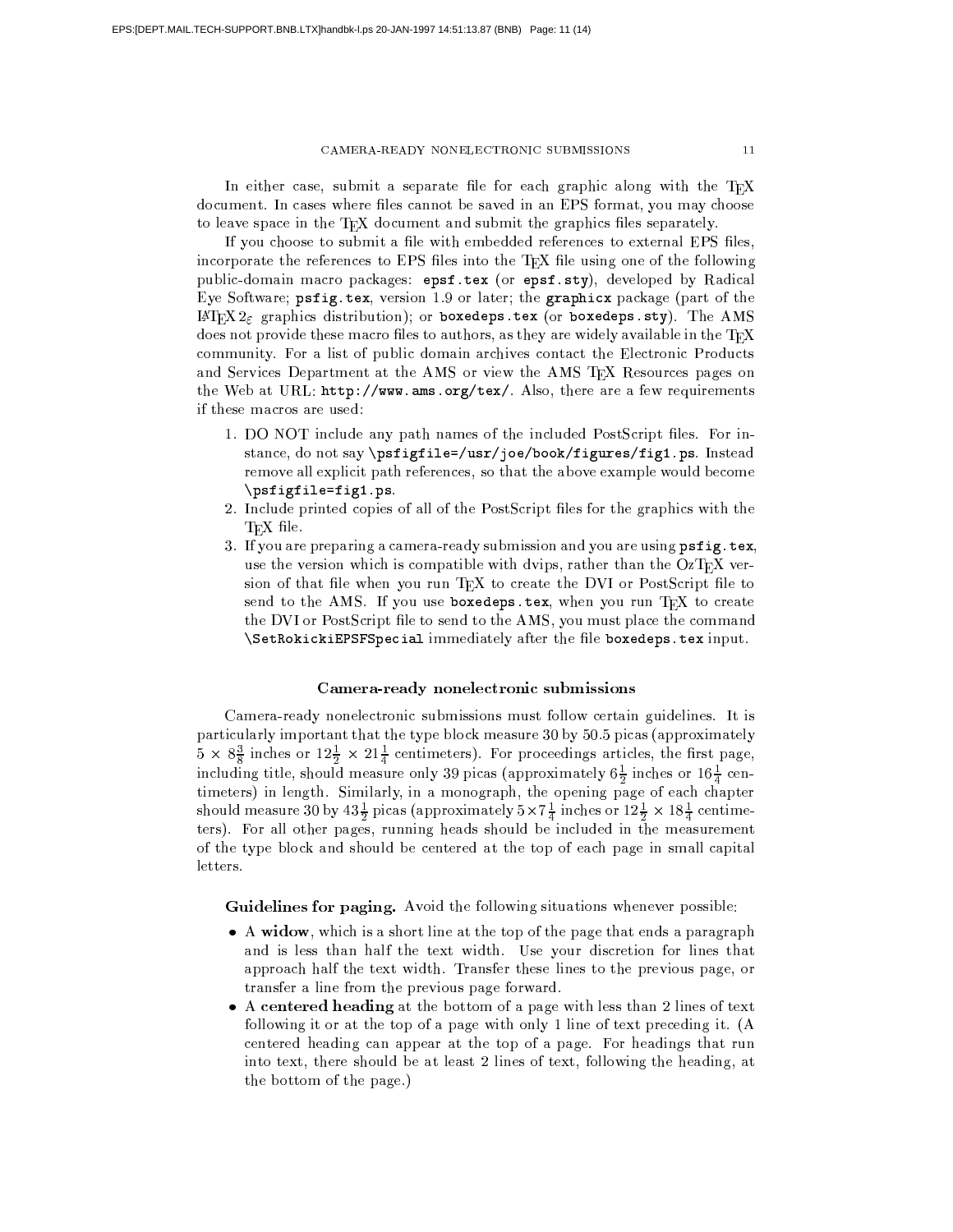#### CAMERA-READY SUBMISSIONS

• An unacceptable math break in text between pages. Page breaks for math follow the same guidelines as line breaks for math; see [MIT, pp.  $36 - 37$ .

For proceedings articles, aim for an acceptable-looking last page for each article. Avoid having just one reference, the affiliation, current address, e-mail address, or "translated by" line standing alone on the page.

Graphics placement. Graphics can be embedded in the output or white space can be left for graphics to be stripped in later. In either case, they should

- be numbered consistently throughout the paper,
- be placed at the top or bottom of the page, and
- have an in-text reference.

If you are leaving white space for graphics that will be stripped in and you are not using an AMS style file, then you must leave space for graphics as follows:

- at least 1.5 picas ( $\frac{1}{4}$  inch) of space between the text and the top of the graphic (if the graphic follows text),
- exact space for the graphic,
- exactly 1 pica of space from the bottom of the graphic to its caption,
- at least 1.5 picas  $(\frac{1}{4}$  inch) of space from the caption to the text below (if text follows the graphic).

A figure or table should not precede its first text reference unless the graphic and its text reference appear on facing pages (an even-numbered page followed by odd-numbered page), and a figure or table must definitely appear within the same section as its first text reference. When a figure or table is an integral part of text, it may appear unnumbered in place in the middle of text.

Footnotes. A footnote must appear on the same page as its text reference. On rare occasions it will happen that a footnote will not fit in its entirety on the same page as its text reference. In this case break the footnote between pages at a line of the footnote that ends in the middle of a sentence. This will signify to the reader that the footnote continues on the next page. Please note that the footnote must at least begin on the same page as its text reference.

12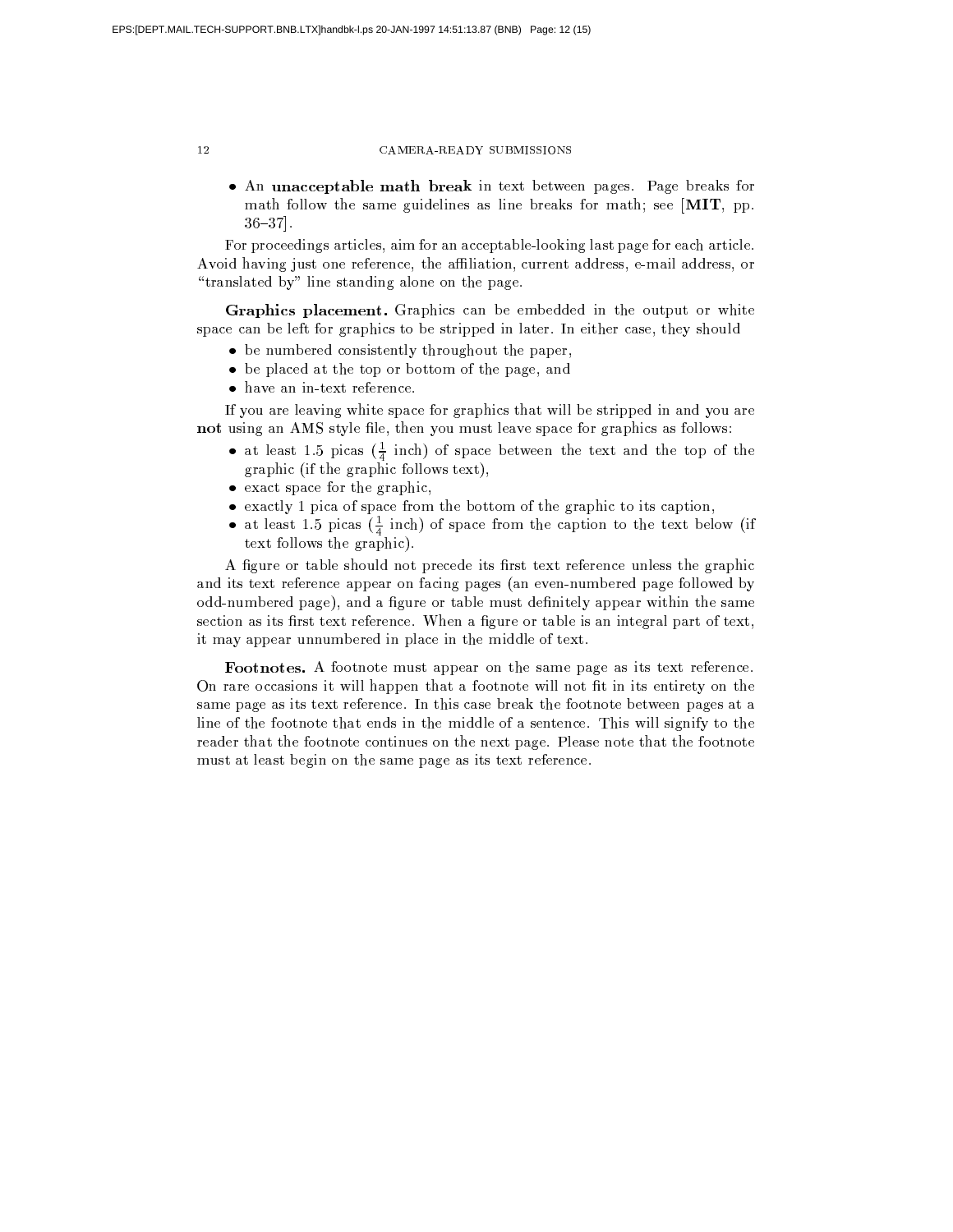### **T<sub>F</sub>X** Resources

 $\text{LFTF}$  and T<sub>E</sub>X (including the plain format) are available on the Internet free of charge. There are also numerous commercial T<sub>E</sub>X packages. Making T<sub>E</sub>X Work [NM] explains and reviews most of the popular public domain and commercial packages and includes instructions for obtaining these packages.

 $IAT$ <sub>F</sub>X is the most popular of the public domain packages designed for use with  $T_{F}X$ , the basic  $T_{F}X$  typesetting program. Whereas plain  $T_{F}X$  defines most of the base macros you will need, ET<sub>E</sub>X defines prepackaged stylistic macros. It sets up a book, article, report, and letter style, which you can then alter to your specifications. *EXTEX User's Guide* & Reference Manual [LM] is the standard instruction manual for IATEX. The standard reference for plain TEX is The TEXbook [TB]. Both can be obtained from the AMS Customer Services Department.

The AMS has several Web pages devoted to TFX information. These can be accessed at the URL: http://www.ams.org/tex/.

The T<sub>E</sub>X Users Group is another good resource for information on both T<sub>E</sub>X and IATEX. They can be contacted at:

T<sub>F</sub>X Users Group 1850 Union Street, #1637 San Francisco, CA 94123  $(415)$  982-8449, FAX:  $(415)$  982-8559 tug@tug.org

 $\mathcal{A}_{\mathcal{M}}\mathcal{S}\text{-EFTF}X$  is a collection of LATEX extensions that make various kinds of mathematical constructions easier to produce, and take more care with certain finer details in order to yield publication-quality results. The macro package  $A\mathcal{M}S$ -TEX, from which  $A_{\mathcal{M}}\mathcal{S}\text{-}I\mathcal{F}\Gamma_{\mathcal{F}}X$  inherited many of its parts, provides similar facilities in a non-IAT<sub>E</sub>X context. For both  $A_{\mathcal{M}}S$ -IAT<sub>E</sub>X and  $A_{\mathcal{M}}S$ -T<sub>E</sub>X there are companion design setup packages (variously referred to as 'documentclass' or 'documentstyle' or 'stylesheet' files) which enable authors writing a book or article to get largely the same visual appearance in their preliminary drafts as would be used upon final publication with the AMS.

Both  $A_{\mathcal{M}}\mathcal{S}\text{-}\mathbb{M}\mathbb{F}X$  and  $A_{\mathcal{M}}\mathcal{S}\text{-}\mathbb{F}X$  require the installation of TEX.  $A_{\mathcal{M}}\mathcal{S}\text{-}\mathbb{M}\mathbb{F}X$ requires the additional installation of IATEX. (See Author Package Requirements section.)

 $\mathcal{A}_{\mathcal{M}}$ S-IAT<sub>E</sub>X and  $\mathcal{A}_{\mathcal{M}}$ S-T<sub>E</sub>X are available from the Web starting from the URL: http://www.ams.org/, via anonymous FTP from e-MATH, or for a minimal fee from the Customer Services Department. (See the chapter Obtaining and Processing Author Packages from e-MATH.) AMS distributions of  $A_{\mathcal{M}}S$ -TFX 2.1,  $A_{\mathcal{M}}S$ -INTFX 1.2, and AMSFonts 2.2 each include a copy of the related User's Guide. Each guide provides important information including installation procedures and coding examples. An electronic version of each of these guides is available as part of the distribution packages on e-MATH. Printed versions of each User's Guide may be ordered free of charge from Customer Services.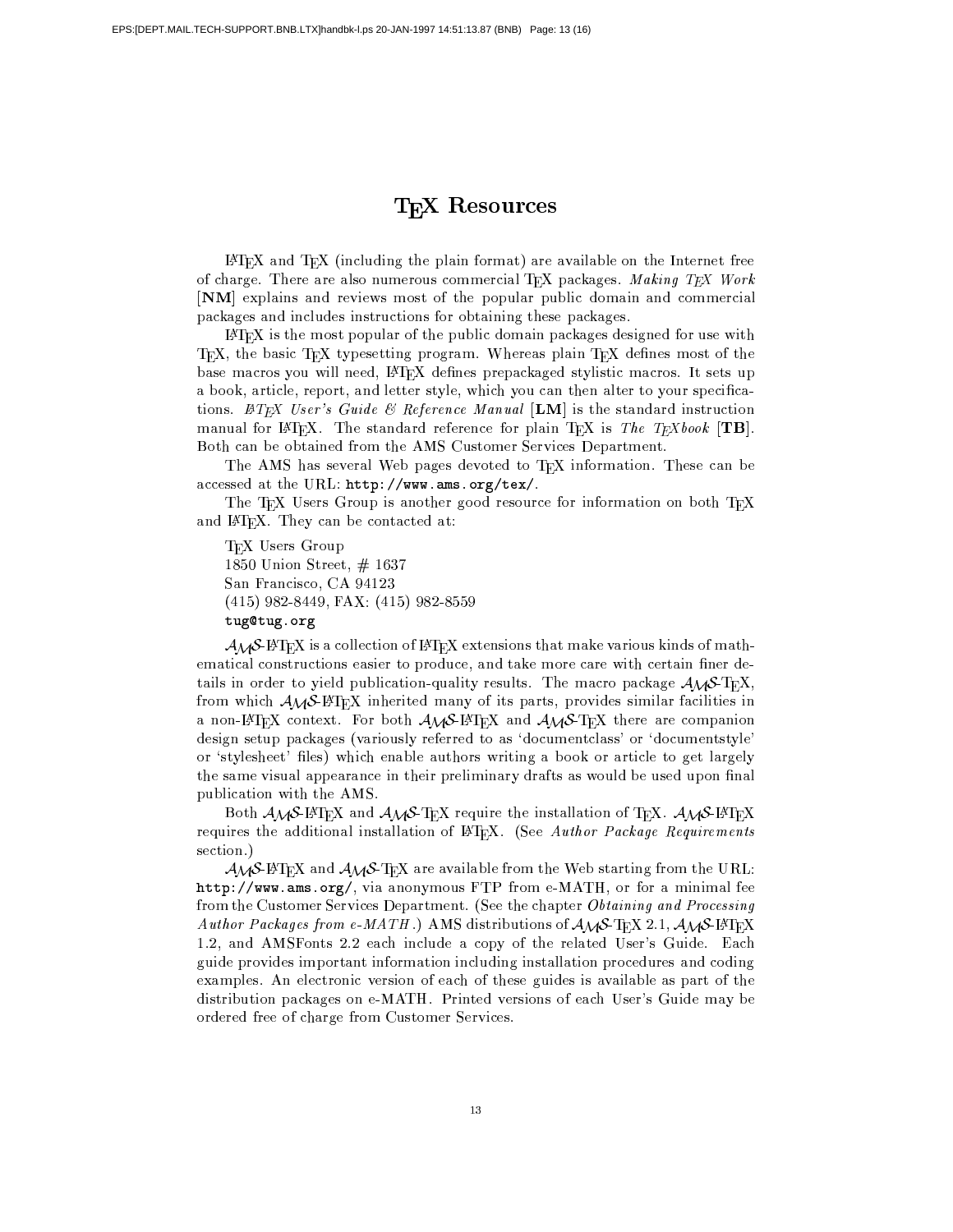### **Author Package Requirements**

The author packages developed by the AMS produce the style of a specific publication using a standard set of command sequences (see the lists of commands later in this handbook). The AMS strongly encourages authors to prepare their articles and monographs using the appropriate author package. By using the appropriate author package, you will help reduce the price of the publication and could shorten the time needed to publish your work.

Author packages contain sample paper(s), templates for coding topmatter, an electronic copy of this handbook, instructions for using the package, and style files that produce the style of a specific publication. Instructions for obtaining author packages are included in this handbook.

Each author package is designed to work with the most recent versions of the base software. If you use older versions of FIFX, TFX, or AMS-created macro packages, you may run into problems such as bugs which have been fixed in a later version of the software you are running.

To use an author package, you will need the current version of either  $A_{\mathcal{M}}\mathcal{S}$ -INTEX or  $A_{\mathcal{M}}\mathcal{S}$ -TEX.

If you are preparing an electronic submission using  $A_{\mathcal{M}}S$ -IAT<sub>E</sub>X, you need:

- TEX and Computer Modern fonts,
- $\mathbb{F} \mathbb{F} X 2_{\varepsilon}$
- 
- AMSFonts, and
- the appropriate publication-specific  $A_{\mathcal{M}}S$ -IAT<sub>F</sub>X author package.

**Note:** You must have  $\text{IFTF}_{\mathbf{X}}\mathbf{X}_\varepsilon$  (a version no earlier than December 1994) on your system in order to run  $A_{\mathcal{M}}S$ -IAT<sub>E</sub>X 1.2. Current  $A_{\mathcal{M}}S$ -IAT<sub>E</sub>X author packages have been created to run only under version 1.2 or later since the release of ISTEX  $2\varepsilon$ . If you are preparing an electronic submission using  $A_{\mathcal{M}}S$ -T<sub>E</sub>X, you need:

- TFX (including the plain format) and Computer Modern fonts,
- $\mathcal{A}_{\mathcal{M}}\mathcal{S}\text{-}\mathrm{Tr}X$  (including amsppt.sty),
- AMSFonts, and
- the appropriate publication-specific  $A_{\mathcal{M}}S$ -T<sub>E</sub>X author package.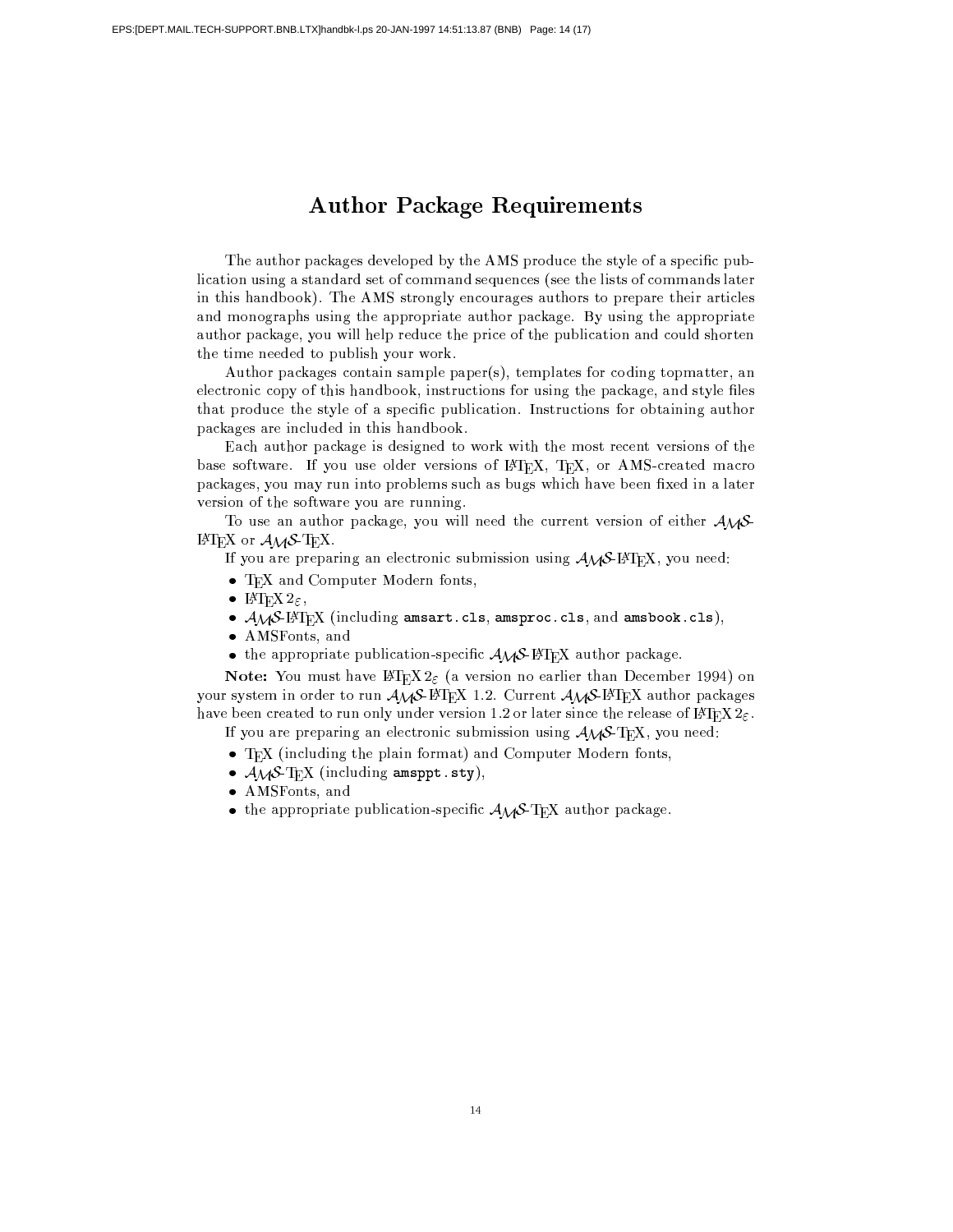## Obtaining and Processing Author Packages from  $e$ -MATH

The most recent list of available author packages is on e-MATH. Author packages may be retrieved from e-MATH via the Web through the URL: http://www.ams.org/tex/ or via the transfer method known as "FTP". In this section we give a general introduction to the FTP commands to be used for obtaining author packages. Select the author package for the specific publication from the list on the Web page. Be sure to retrieve every file from the author package you have selected.

e-MATH is a Unix environment; therefore file and directory names are casesensitive; directory names are lowercase. The basic FTP commands you will need to know are listed below. Note: Some implementations of FTP function slightly differently. For example, you may have to use quit instead of exit. If you have any problems, contact the support people at your site. If you do not have support help available, send mail to support@e-math.ams.org.

| FTP Commands                                                |                                                 |  |  |
|-------------------------------------------------------------|-------------------------------------------------|--|--|
| cd (directory name)                                         | connect to a directory on the remote host       |  |  |
| cdup                                                        | connect to the parent of current directory on   |  |  |
|                                                             | the remote host                                 |  |  |
| 1cd (directory name)                                        | locally connect to a directory on<br>your       |  |  |
|                                                             | computer                                        |  |  |
| pwd                                                         | ask for name of current directory on the re-    |  |  |
|                                                             | mote host                                       |  |  |
| $1$ pwd*                                                    | ask for name of current directory on your       |  |  |
|                                                             | computer                                        |  |  |
| dir                                                         | list contents of current directory on the re-   |  |  |
|                                                             | mote host                                       |  |  |
| $1\text{dir}^*$                                             | list contents of current directory on your      |  |  |
|                                                             | computer                                        |  |  |
| get (file name)                                             | get a single file from the remote host          |  |  |
| mget (file specifications)                                  | get multiple files from the remote host         |  |  |
| binary                                                      | when you are about to transfer binary files     |  |  |
| ascii                                                       | when you are about to transfer text files (most |  |  |
|                                                             | of the files on e-MATH are text files)          |  |  |
| Ctrl a                                                      | shows the amount transferred                    |  |  |
| Ctrl c                                                      | cancels a transfer in progress                  |  |  |
| exit                                                        | leave FTP and return to your system             |  |  |
| * These commands may not be valid with all versions of FTP. |                                                 |  |  |

#### How to log onto e-MATH

From your host system account type ftp e-math.ams.org <return>. When you see a message indicating that a connection has been opened, log in using the username anonymous. If your version of FTP is now prompting you for a Name or Username, simply type anonymous <return>. Otherwise, type login anonymous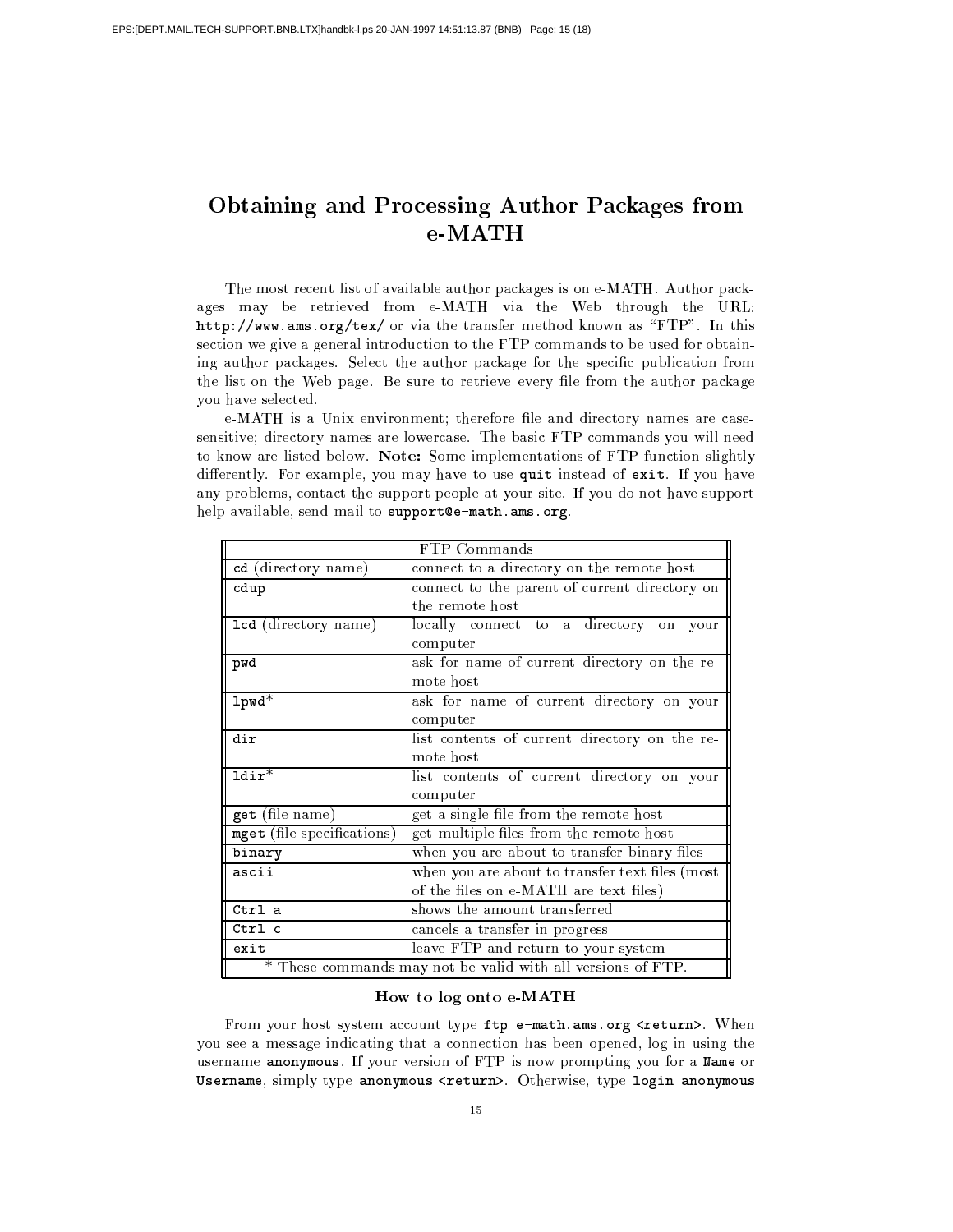OBTAINING AND PROCESSING AUTHOR PACKAGES FROM E-MATH

**<return>**. You will be asked to enter a password; enter your e-mail address here and press <return>.

#### Which files you need and how to get them

On the back cover of this handbook there is a list of publications for which author packages are available. To obtain the most up-to-date list of available packages, retrieve and read the file /pub/author-info/READ\*.ME.

If you want to retrieve the author package for the Contemporary Mathematics monograph series for use with  $A_{\mathcal{M}}S$ -LAT<sub>F</sub>X, do the following:

1. Connect to the directory by typing:

#### cd /pub/author-info/packages/conm-m/amslatex

(Use the codes on the back cover of this handbook to replace conm-m with the code for the specific publication you want; change amslatex to amstex if appropriate.)

- 2. Enter pwd to make sure that Step 1 was successful.
- 3. Enter dir to see how many files are in the directory. (optional)
- 4. Connect to the directory on your computer where the files will go, using the **1cd** command. (Note: The format in which you type the directory name should be the normal format in which you type it on your operating system.)
- 5. Enter 1 pwd to make sure that Step 4 was successful.
- 6. Enter mget \*.\*

16

7. Enter ldir to be sure that all the files were copied. (optional)

Note: If you are planning to get both  $A_{\mathcal{M}}\mathcal{S}$ -IATEX and  $A_{\mathcal{M}}\mathcal{S}$ -TEX versions of author packages, you must set up separate directories on your system. There are files with similar names between the two types of packages; moving them to the same directory will cause some files to be overwritten.

To obtain the T<sub>E</sub>X macro packages ( $\mathcal{A}_{\mathcal{M}}\mathcal{S}$ -L<sup>T</sup>EX and  $\mathcal{A}_{\mathcal{M}}\mathcal{S}$ -TEX) and fonts (AMSFonts) from e-MATH, follow the instructions in the READ. ME file in the direc $tory$  /pub

Questions concerning the above files can be sent to: tech-support@ ams.org. Reports of problems in accessing the e-MATH system itself should be sent to: support@e-math.ams.org.

#### How to end the FTP session and log off

To exit FTP, simply type exit or quit <return>.

#### Electronic file installation and processing overview

The following is a general overview of what to do once you obtain your author package.

- If you use  $A_{\mathcal{M}}\mathcal{S}\text{-}F\mathcal{F}_{\mathcal{F}}X$ , install the style files in the directory where you have amsart.cls, amsproc.cls, and amsbook.cls. If you use  $\mathcal{A}\mathcal{A}\mathcal{S}$ -TFX, install the style files in the directory where you have amsppt.sty.
- Print the READ\*. ME file;  $T$  $\overline{F}X$  and print all \*. tex files in the package.
- If you do not know whether your submission should be an electronic manuscript or a camera-ready submission, contact the Acquisitions Department at acquisitions@ams.org. Once you verify this information follow the appropriate guidelines in this handbook.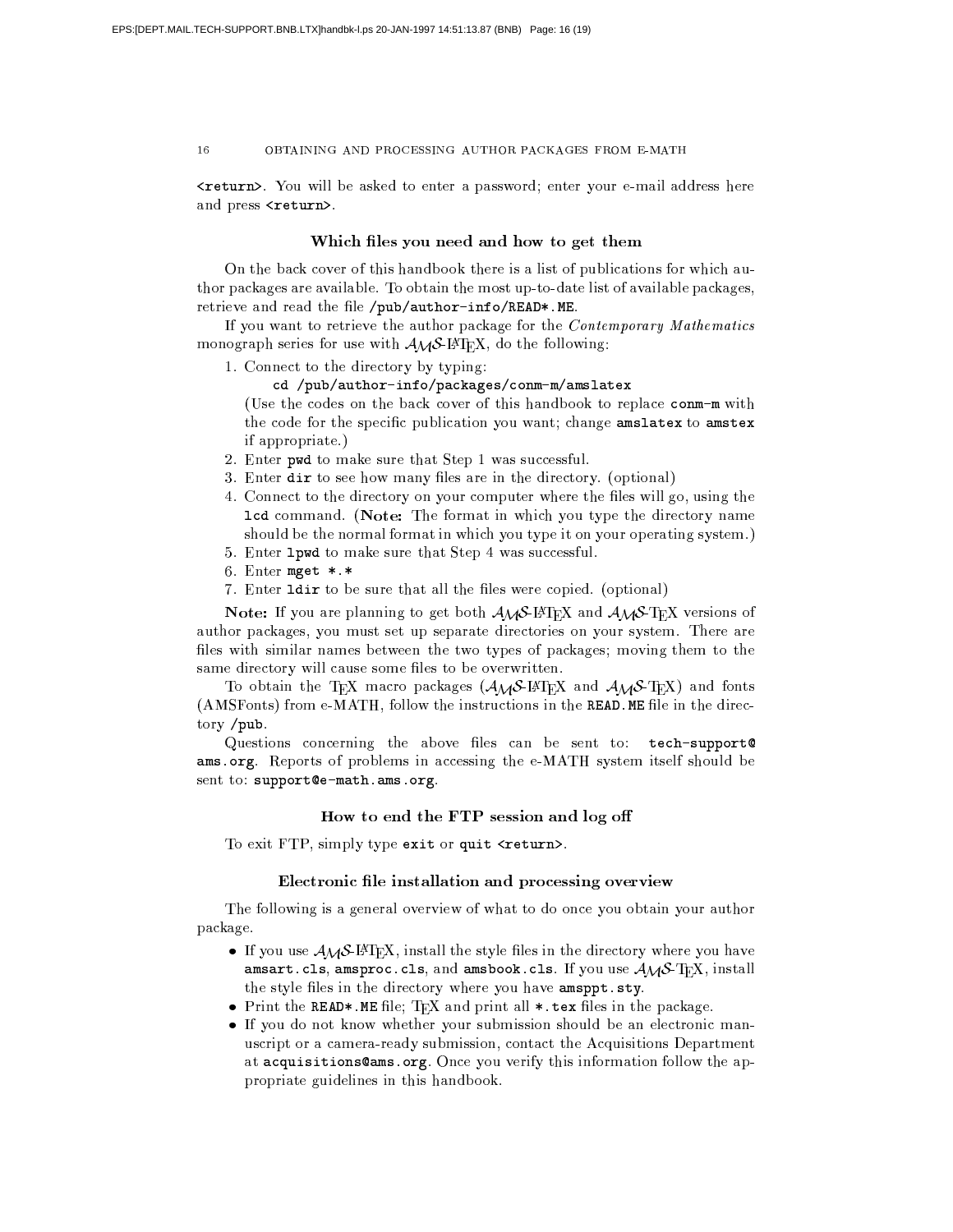ELECTRONIC FILE INSTALLATION AND PROCESSING OVERVIEW

 $17$ 

#### • Proofread your work carefully.

 $\bullet$  Submit your files following the instructions in the chapter How to Submit Electronic Files and Graphics.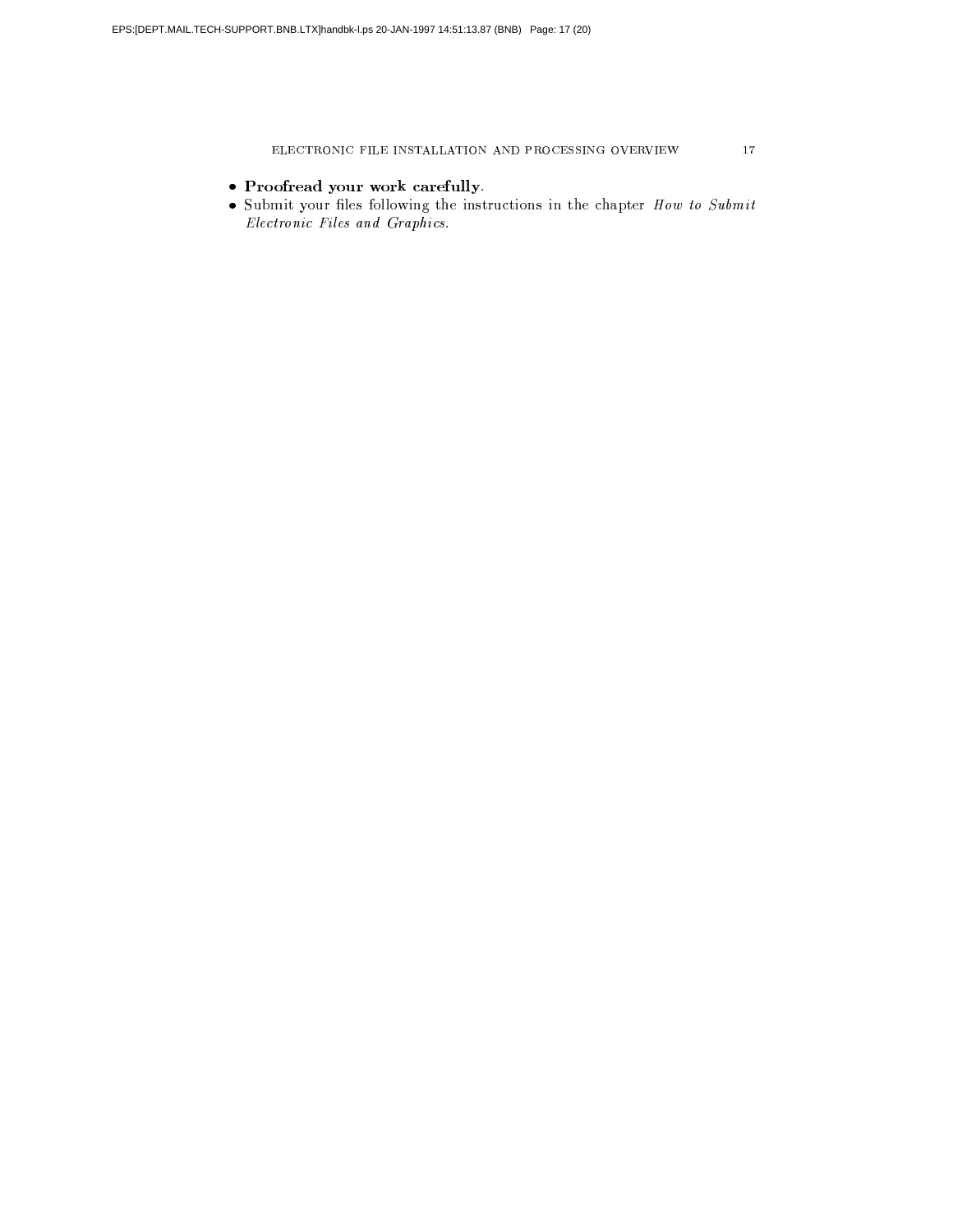### How to Submit Electronic Files and Graphics

For electronic-only journals, see submission instructions on the Web starting at URL: http://www.ams.org/journals/. For other publications, send two proof copies of the article or monograph to the appropriate journal or book series editor. You should state your intention to submit your work electronically, but the electronic version should not accompany the proof copy. Upon acceptance of the paper, the source file(s) should be sent to the Providence office (this includes the  $T_{F}X$  $(\mathcal{A}_{\mathcal{M}}\mathcal{S}\text{-}\mathbb{F}\mathrm{T}_{F}X, \mathcal{A}_{\mathcal{M}}\mathcal{S}\text{-}\mathrm{T}_{F}X)$  source file and any graphics files), and, if the submission is for a camera-ready series, the DVI or PostScript file.

Before sending the source file, be sure you have proofread your article or monograph carefully. The files that you send must be the EXACT files used to generate the proof copy that was accepted for publication. In order to avoid any possible production problems, before sending the files, be sure to reread the Checklist for Electronic Submissions chapter in this handbook. If your submission is to be camera-ready, reread the section Guidelines for paging and be sure that any necessary forms are sent along with your submission.

For all publications, authors are required to send in a printed copy of their paper that exactly matches the submitted file along with any graphics that will appear in the paper. For books, authors should send the printed copy to the Acquisitions Department. For journals, authors should send the printed copy to the editor of the journal. The editor will forward the accepted copy to the Providence office.

Source files may be submitted by e-mail, FTP, or on diskette. The DVI file(s) (for camera-ready submissions) and PostScript files should be submitted only by FTP or on diskette unless they are encoded properly to submit through e-mail. (DVI files are binary and PostScript files tend to be very large.)

If you created your file(s) using *Textures*, these files have two components—the document text and the DVI component. You should use DVItool to extract the DVI file. Once you have extracted the DVI file, you can FTP it to the incoming directory on e-MATH. If you are unfamiliar with this process, please send us the file on a Macintosh disk, and we will extract the DVI file for you.

#### Electronic mail submissions

Files sent by electronic mail should be addressed to the Internet address pub-submit@ams.org, except for electronic-only journals. Submission information for these journals can be found on the World Wide Web starting at URL: http://www.ams.org/journals/.

The subject line of the message should use the publication code to identify the series or journal (see back cover for list of codes). For a monograph include the name(s) of the author(s), and for an article in a proceedings include the name(s) of the editor(s). If one file has been broken into parts because of its large size, also identify the part, "part  $n$  of  $m$ ", in the subject line. By including this information in the subject line, you will help speed up the processing of your submission.

Submissions received through e-mail will be acknowledged upon receipt by an automatic reply while your submission is reviewed. If there are any problems with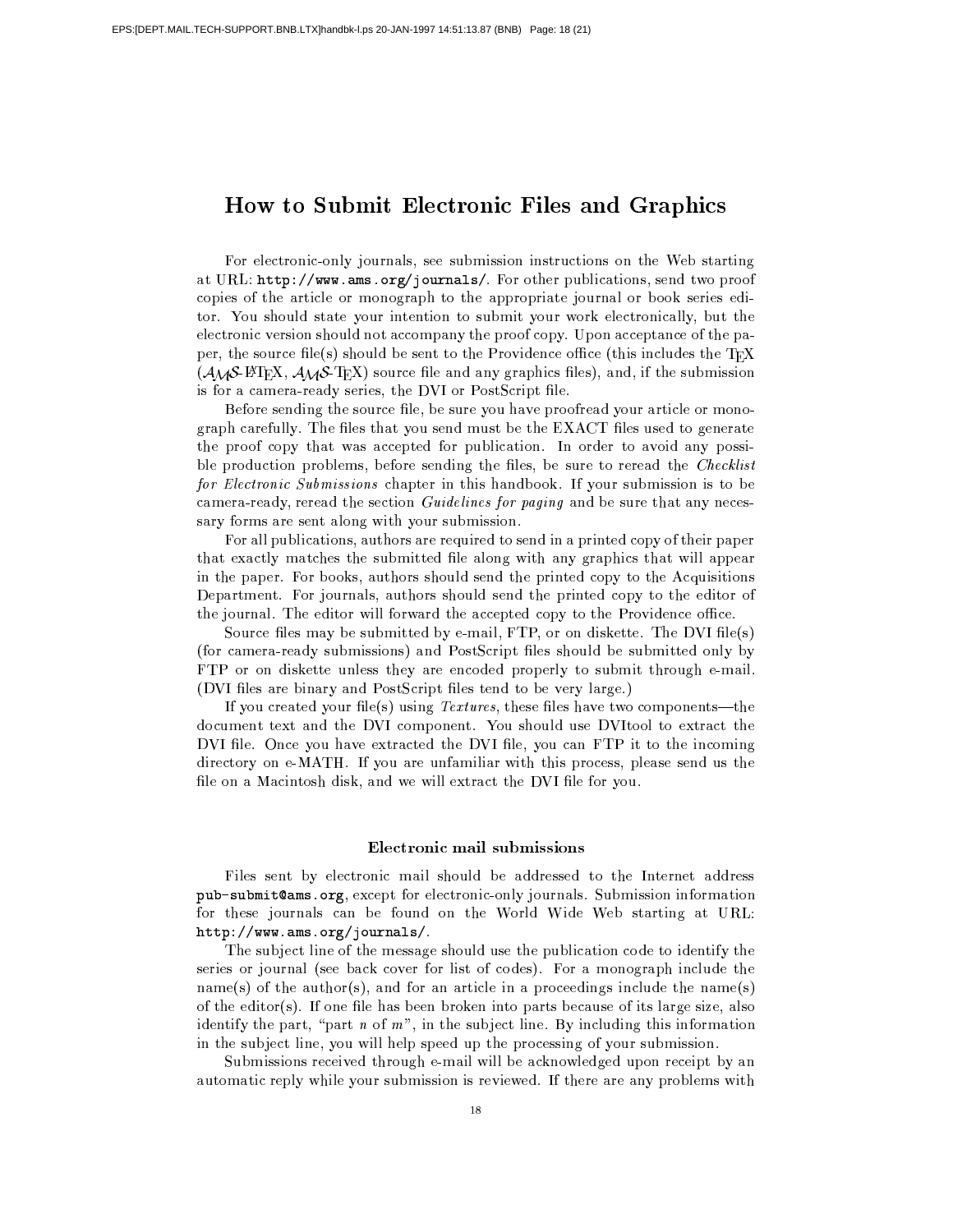the file received, you will be notified. Do not send DVI files by electronic mail unless they have been appropriately encoded for this type of transmission.

#### **FTP** submissions

Source files, DVI files, and PostScript files can be transferred over the Internet by FTP to the Internet node  $e$ -math.ams.org (130.44.194.100) using the following instructions.

Type ftp e-math.ams.org <return>. When you see a message indicating that a connection has been opened, log in using the username anonymous. If your version of FTP is now prompting you for a Name or Username, simply type anonymous <return>. Otherwise, type login anonymous <return>. You will be asked to enter a password; enter your e-mail address here and press <return>.

Once logged in, connect down to the directory "incoming". This is the only directory in the FTP area that is open to write access. Be sure to set your mode to binary before you transfer a DVI file (see sample FTP session on next page). Please use a unique filename, for example, grey-ch1.dvi. If the author name is a common name, please include something to make it unique, such as first initials. After the transfer is complete, you must send mail to pub-submit@ams.org to inform the AMS staff of the transfer. In your message tell us the name of the file(s) you transferred, the publication for which it is intended, and the name of the editor of the volume (if applicable).

#### Diskette submissions

Source files, DVI files, and PostScript files can be sent to the Acquisitions Department on diskettes. Diskettes of any standard format and density appropriate for either IBM PC-compatible or Macintosh are acceptable. Diskettes should be labelled with your name, the title of your paper or monograph, and the publication for which it is intended.

If you are reusing a diskette, make sure that all irrelevant files that may remain from other work have been deleted. Time spent by the production staff in trying to identify extra files will delay processing of your paper.

A package containing a diskette should be clearly marked "Floppy disk. Do not fold or bend. Do not expose to electric motors or other magnetic fields." Mailers designed for diskette shipment are available from many sources; if you do not use a special mailer, cardboard or some other stiffener should be enclosed in the package for protection.

Files received on diskette will be acknowledged as soon as possible after they are received. If you have not received an acknowledgment within a reasonable amount of time (two weeks if you are located in North America; three weeks if in Europe, Australia, Japan, or South America; a month if you are in Eastern Europe or Asia), please inquire, writing to the same address to which you sent the diskette.

#### Sample FTP and e-mail sessions

Sample FTP session. Below is a sample FTP session where the files grey-ch1.tex and grey-ch1.dvi are transferred to e-MATH. Computer messages and prompts are shown in italic text, and the commands that you will enter are shown in typewriter text. Note: Different implementations of FTP work slightly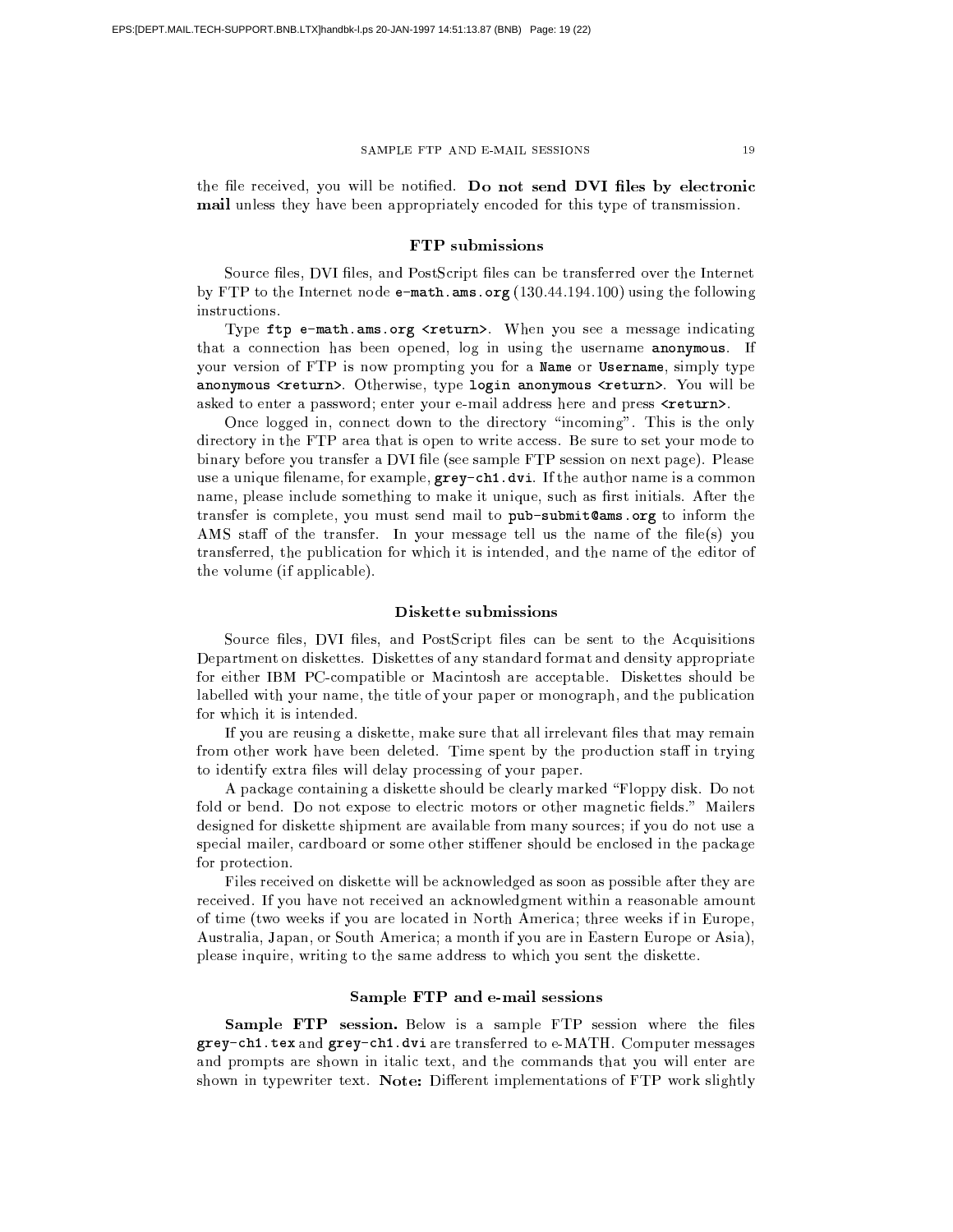20

#### HOW TO SUBMIT ELECTRONIC FILES AND GRAPHICS

differently, so the messages and prompts you see will not necessarily be identical to those listed below.

 $sol08$ } ftp e-math.ams.org Connected to e-math.ams.org. 220 e-math FTP server (ULTRIX Version 4.1 Fri Jul 24 13:34:28 EDT 1992) ready.  $Name:$  anonymous 331 Guest login ok, send ident as password. Password: 230 Guest login ok, access restrictions apply.  $ftp$  cd incoming 250 CWD command successful.  $ftp)$  mput grey-ch1.tex 200 PORT command successful. 150 Opening data connection for grey-ch1.tex  $(130.44.1.8, 3654)$ . 226 Transfer complete.  $local: grey-ch1.tex$  remote:  $grey-ch1.tex$  $717$  bytes sent in 0.1 seconds (7 Kbytes/s)  $ftp$  binary 200 Type set to I.  $ftp$  mput grey-ch1.dvi 200 PORT command successful. 150 Opening data connection for grey-ch1.dvi (130.44.1.8,3671). 226 Transfer complete. local: grey-ch1.dvi remote: grey-ch1.dvi  $44544$  bytes sent in 0.36 seconds (1.2e+02 Kbytes/s)  $ftp\$  quit  $221$  Goodbye.

Sample e-mail session. The final step of the electronic submission process is to send e-mail notifying the AMS that the files have been transferred. The following is a sample subject line and message of an e-mail message notifying the AMS of the submission by FTP of an article to appear in a volume of the Proceedings of Symposia in Pure Mathematics.

```
Subject: PSPUM/Greene
I have submitted the following files into /incoming on e-math:
   rgreene.tex
   rgreene.dvi
for PSPUM edited by Robert Greene.
```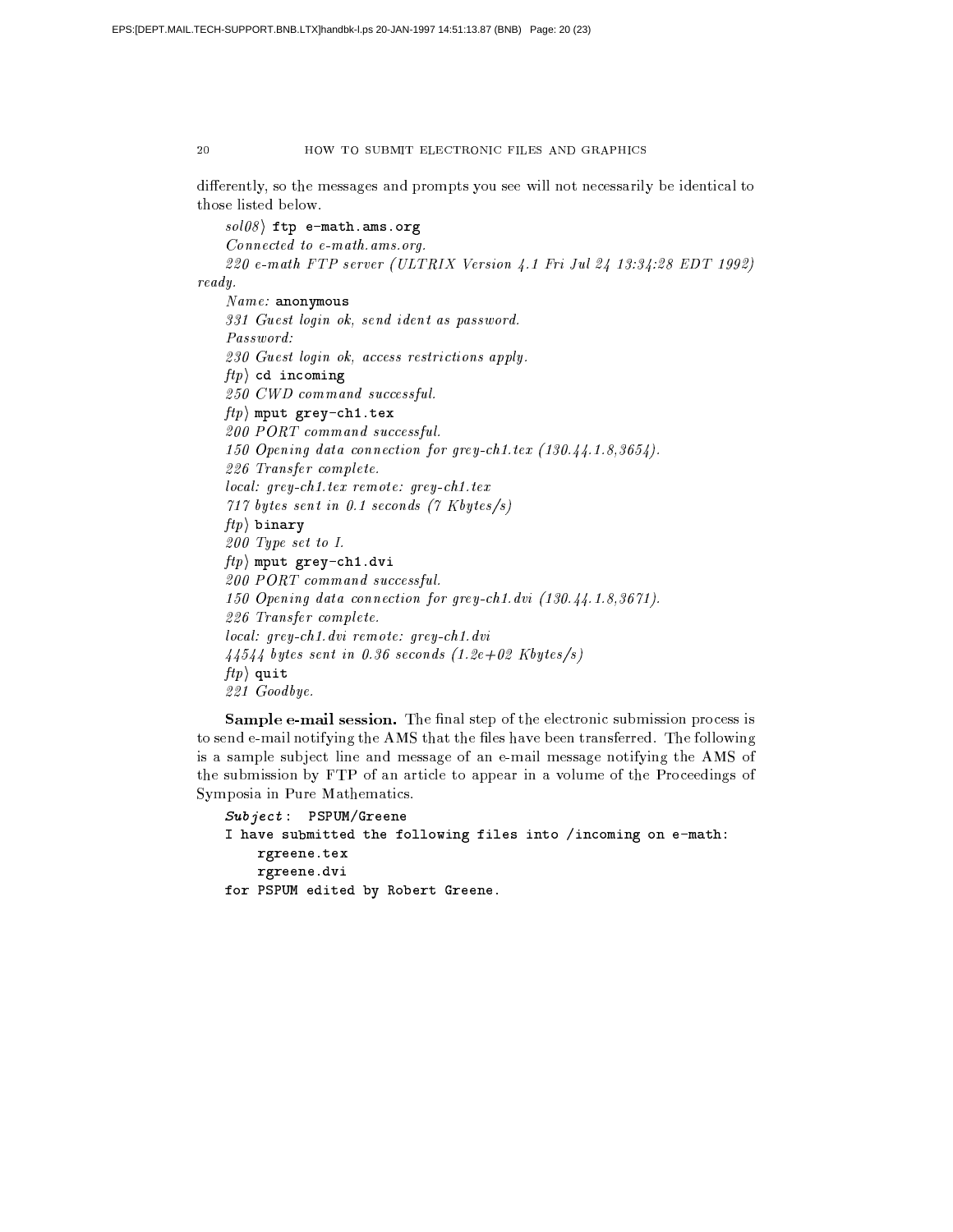### **Checklist for Electronic Submissions**

#### Camera-ready and electronic manuscripts

Some basic principles are important for effective handling of electronic submissions. Keep these principles in mind when preparing your files.

- AMS style files contain commands to identify all the important features of mathematical papers and monographs; use them, not commands you define vourself.
- Do not redefine any plain TEX, IATEX,  $A_{\mathcal{M}}\mathcal{S}\text{-}\mathrm{F}T_{\mathcal{E}}X$ , or  $A_{\mathcal{M}}\mathcal{S}\text{-}\mathrm{TEX}$  command.
- Put definitions for frequently occurring phrases or mathematical expressions together in the preamble section, before the start of the text of the manuscript. Once a macro is created for an expression, you should use it for every occurrence of that expression.
- Every file should be able to be processed independently; do not use "input" files, but instead include the contents of any such files in the main source file.  $A_{\mathcal{M}}S$ -IAT<sub>F</sub>X monographs are an exception to this policy when driver files are used to produce an entire volume.
- Use T<sub>F</sub>X coding for special fonts (e.g., boldface or italic) only within the text of the manuscript; do not use such coding for any headings or predefined environments, e.g., theorems, etc.
- Citations in the manuscript should be coded using \cite.
- References should include all available information; use the abbreviations of journals and book series in [ASMR]. Abbreviations are also available on the Web.
- The research address or institutional affiliation, current address (if different), and e-mail address of each author should be included.
- Proofread your paper thoroughly and carefully.

#### Electronic manuscripts only

- Do not use TFX coding to control line and page breaks. Lines and pages will break differently in the published paper from the way they break in the file you submit. If you insert T<sub>E</sub>X coding for line and page breaks, it will have to be removed for production. That work could offset any time saved by your keyboarding the manuscript, and any change to your T<sub>F</sub>X file creates a small chance of additional errors being introduced.
- Likewise, avoid explicit horizontal and vertical spacing commands.

#### Camera-ready submissions only

- Check this handbook and the *Instructions* document of your author package to be sure that you have followed the appropriate instructions.
- Check your final output for line and page breaks; make sure that all text and equations are within the margins (see Strategy for line and page breaking in [ALG] if you are using  $A_{\mathcal{M}}S$ -IAT<sub>E</sub>X). Enter additional line or page breaks following the guidelines in the section Guidelines for paging.
- Submit your DVI and/or PostScript file(s) along with all related TFX and encapsulated PostScript graphics files. (Contact AMS Technical Support for further details if you want to submit your entire article in PostScript format.) The TEX file will be archived. Your work will be printed directly from your output file.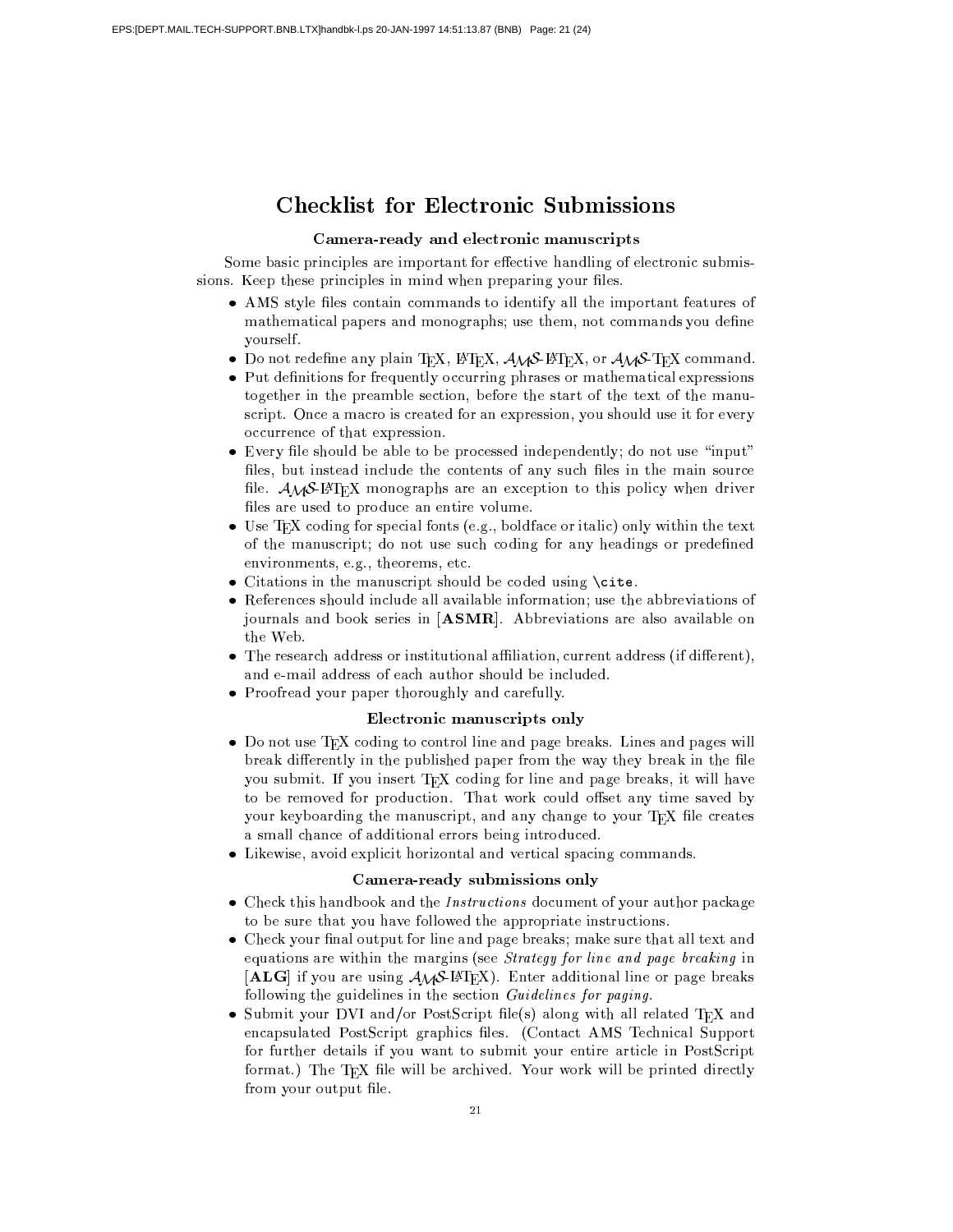## Quick Start for Obtaining and Using Author Packages

The purpose of this 'Quick Start' is to help you get an author package and start using it as quickly as possible. To use an author package, you need to have the most recent version of  $A_{\mathcal{M}}S$ -L<sup>AT</sup>EX or  $A_{\mathcal{M}}S$ -TEX already installed. Author packages may be retrieved from e-MATH via the Web through the URL: http://www.ams.org/tex/ or via the transfer method known as "FTP". Select the author package for the specific publication from the list on the Web page. Be sure to retrieve every file from the author package you have selected.

If you will be getting more than one author package, complete Step 4 before getting another package; otherwise, files may be overwritten in Step 2. In Steps 1 through 4, you will FTP an author package from e-MATH and install it on your system. The lists of  $A_{\mathcal{M}}S$ -FIFX and  $A_{\mathcal{M}}S$ -TFX commands in this Handbook help you use the package to prepare your files so the time needed to publish your work is shortened.

#### STEP 1: Log into e-MATH

First, type: ftp e-math.ams.org <return>

When you see a message indicating that a connection has been opened, you need to log in using the username anonymous. If your version of FTP is now prompting you for a Name or Username, simply type anonymous <return>. Otherwise, type login anonymous and press <return>.

You will be asked to enter a password; enter your e-mail address here and press <return>.

#### STEP 2: Get Author Package

- 1. Connect to the directory by typing:
	- cd /pub/author-info/packages/conm-m/amslatex

(Use the codes on the back cover of this handbook to replace conm-m with the code for the specific publication you want; change amslatex to amstex if appropriate.)

- 2. Enter pwd to make sure that Step 1 was successful.
- 3. Enter dir to see how many files are in the directory. (optional)
- 4. Connect to the directory on your computer where the files will go, using the 1cd command. (Note: The format in which you type the directory name should be the normal format in which you type it on your operating system.)
- 5. Enter 1pwd to make sure that Step 4 was successful.
- 6. Enter mget  $\ast \cdot \ast$
- 7. Enter **Idir** to be sure that all the files were copied. (optional)

#### STEP 3: Exit e-MATH

To exit FTP simply type exit <return>.

Questions concerning the above files can be sent to: tech-support@ ams.org. Reports of problems in accessing the e-MATH system itself should be sent to: support@e-math.ams.org.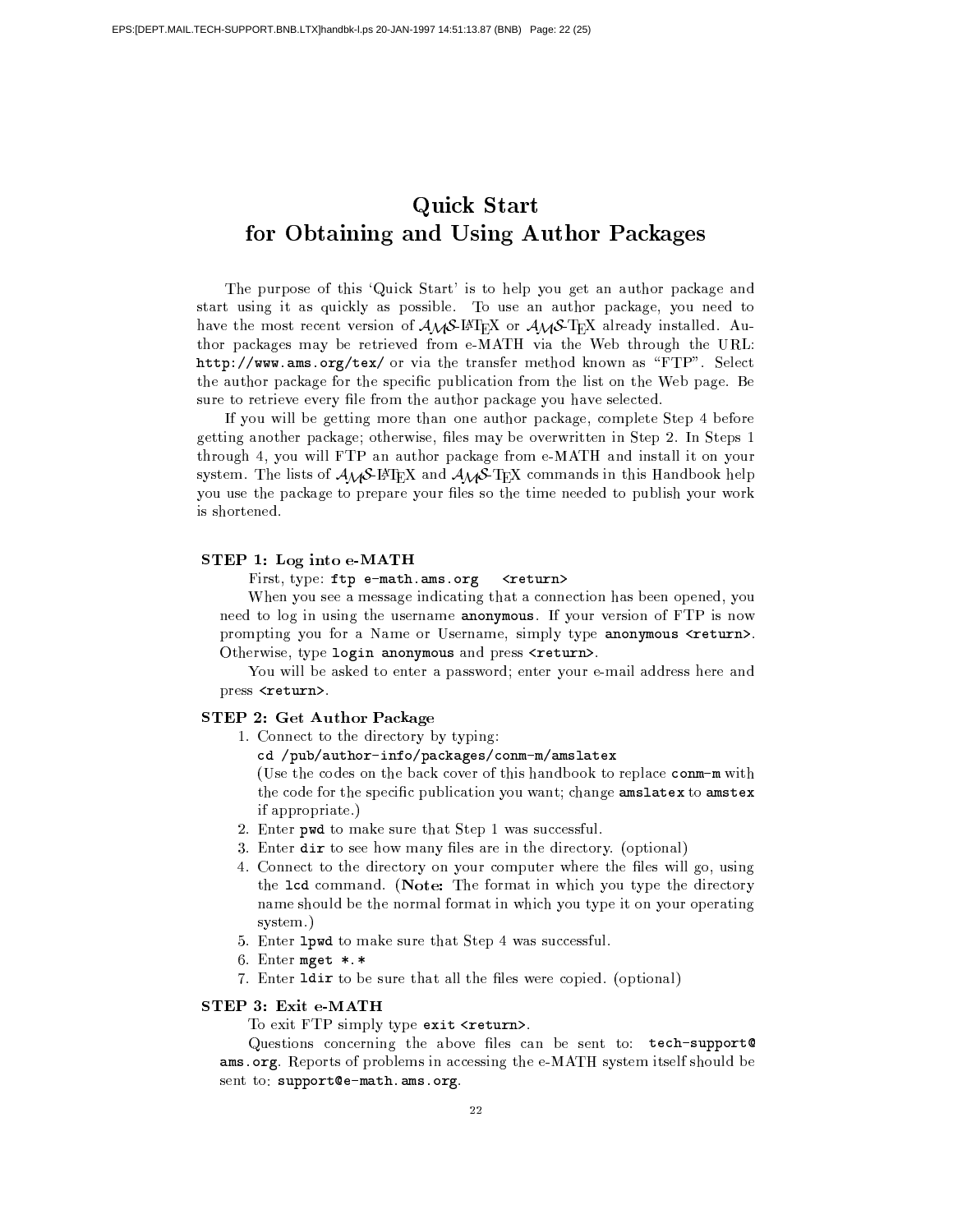- STEP 4: Install AMS-IATEX style files in the directory where you have amsart.cls, amsproc.cls, and amsbook.cls. If you use  $A\mathcal{M}S$ -TEX, install the style files in the directory where you have amsppt.sty.
- STEP 5: TEX and Print
	- 1. Print the READ\*. ME file.
	- 2. T<sub>F</sub>X and print all  $*$  tex files in the package.
- **STEP 6:** If you do not know whether your submission is an electronic manuscript or a camera-ready submission, contact the Acquisitions Department at acquisitions@ams.org. Once you obtain this information follow the appropriate guidelines in this handbook.
- **STEP 7: Read the Checklist for Electronic Submissions in this handbook and** the *Instructions* you printed in Step 5; use the \*.top files as templates and the \*.tex files as examples.
- STEP 8: Coding
	- AMS style files contain commands to identify all the important features of mathematical papers and monographs; use them, not commands you define yourself. Quick reference lists of these commands are given on the following pages.
	- Do not redefine any plain TEX, IMTEX,  $\mathcal{A}_{\mathcal{M}}\mathcal{S}\text{-}\mathrm{I}^{\mathrm{s}}\mathrm{I}^{\mathrm{c}}\mathrm{E}^{\mathrm{c}}$  and  $\mathcal{A}_{\mathcal{M}}\mathcal{S}\text{-}\mathrm{I}^{\mathrm{s}}\mathrm{E}^{\mathrm{c}}\mathrm{E}^{\mathrm{c}}$  are  $\mathcal{A}_{\mathcal{M}}\mathcal{S}\text{-}\mathrm{I}^{\mathrm{s}}\mathrm{E}^{\mathrm{c}}\mathrm{E}^{\mathrm{c}}$  are Do n mand.
	- Put definitions for frequently occurring phrases or mathematical expressions together in the preamble section, before the start of the text of the manuscript. Once a macro is created for an expression, you should use it for every occurrence of that expression.
	- Use T<sub>F</sub>X coding for special fonts (e.g., boldface or italic) only within the text of the manuscript; do not use such coding for any headings or predefined environments, e.g., theorems, etc.
- **STEP 9: Proofread** your work carefully; for camera-ready submissions make sure the printing does not run into the margins.
- STEP 10: Read the Checklist for Electronic Submissions in this handbook, to be sure your files are ready to be submitted.
- **STEP 11: Submit** your files following the instructions in *How to Submit Elec*tronic Files and Graphics in this handbook.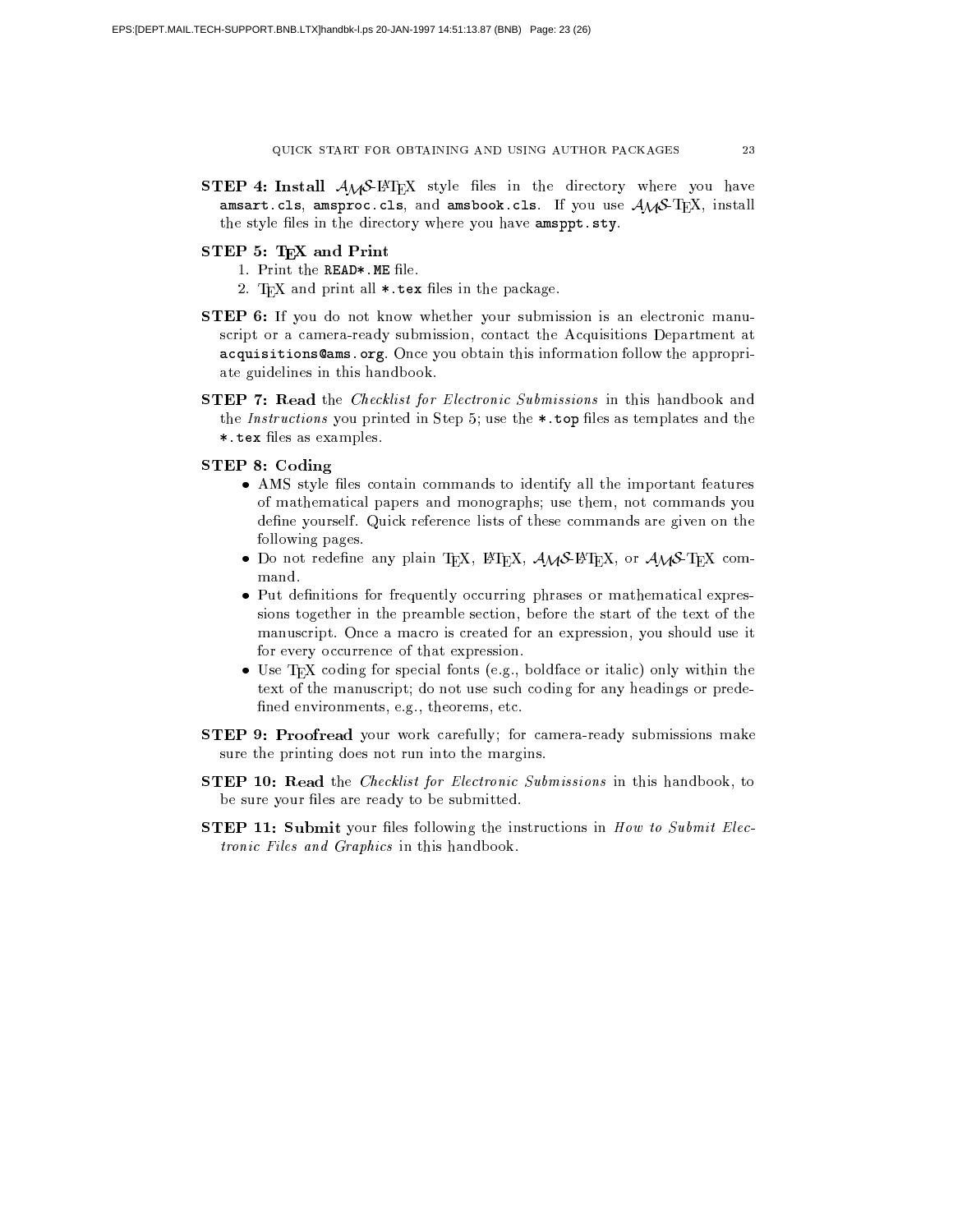## List of  $\mathcal{A}_{\mathcal{M}}\mathcal{S}\text{-}\mathbb{P}\mathrm{T}_{E}\mathrm{X}$  commands

| Code                             |              | Comments                           |  |
|----------------------------------|--------------|------------------------------------|--|
| \specialsection{}                |              | Use only if sections are grouped   |  |
|                                  |              | into parts.                        |  |
| \section{}                       |              | First-level head (sections).       |  |
| \subsection{}                    |              | Second-level head (subsections).   |  |
| \subsubsection{}                 |              | Third-level head (subsubsections). |  |
| \begin{xca}                      | $\end{txca}$ | Exercises in body of text.         |  |
| \begin{xcb}                      | $\end{txcb}$ | Exercises at end of chapter        |  |
|                                  |              | (available only for monographs).   |  |
| \begin{figure}                   |              | These four lines of code           |  |
| $\varepsilon$ \vspace {#in}      |              | create space for a figure,         |  |
| \caption{}                       |              | print caption,                     |  |
| \end{figure}                     |              | and close the insert.              |  |
| $\setminus$ cite $\{\}$          |              | Cite a reference.                  |  |
| \begin{enumerate}\end{enumerate} |              | Use for numbered lists.            |  |
| \begin{itemize} \end{itemize}    |              | Use for bulleted lists.            |  |
| \textup{}                        |              | Use to get roman fences, i.e.,     |  |
|                                  |              | $( )$ , [ ], { },                  |  |
|                                  |              | and roman punctuation, i.e.,       |  |
|                                  |              | $:(\text{colon})$                  |  |
|                                  |              | ; (semicolon)                      |  |
|                                  |              | , (comm)                           |  |
|                                  |              | (quotation marks)                  |  |

in the text of proclamations.

Theorems and similar structures are treated as environments in IATEX. Three different theorem styles are provided by  $A_{\mathcal{M}}S$ -IAT<sub>E</sub>X: plain, definition, and remark. By referring to these styles and using the \newtheorem command, an author can build a complement of theorem environments appropriate for any paper or monograph. The use of these commands is described in the  $A_{\mathcal{M}}\mathcal{S}\text{-}E_{\mathcal{I}}E_{\mathcal{X}}$  User's Guide [ALG]. All \newtheorem specifications should be included in the preamble.

The following list summarizes the types of structures which are appropriate for use with each style.

| plain      | Theorem, Lemma, Corollary, Proposition, Conjecture, |
|------------|-----------------------------------------------------|
|            | Criterion, Algorithm                                |
| definition | Definition, Condition, Problem, Example             |
| remark     | Remark, Note, Notation, Claim, Summary,             |
|            | Acknowledgment, Case, Conclusion                    |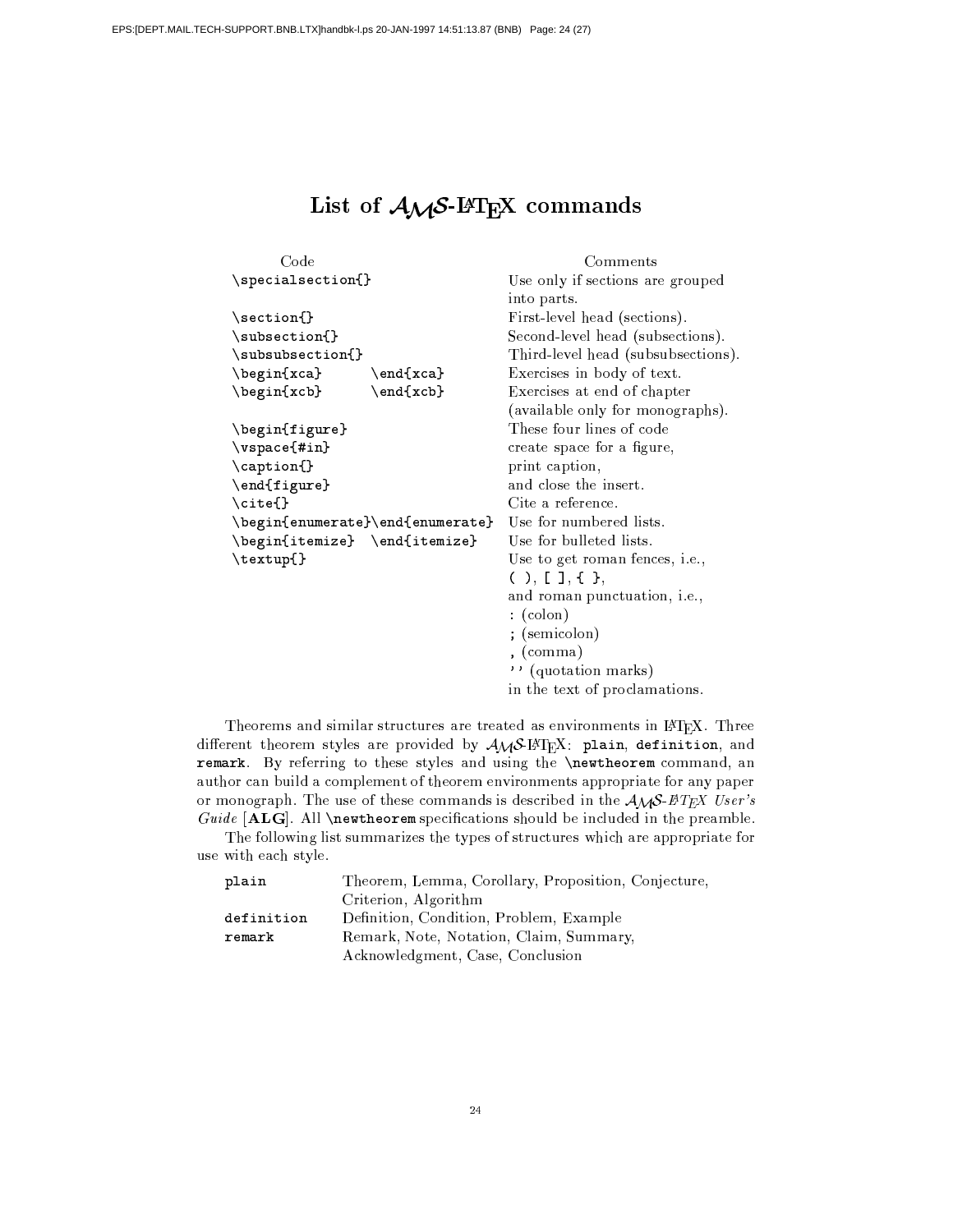# List of  $\mathcal{A}\!\mathcal{M}\!\mathcal{S}\text{-}\mathrm{TE}\mathrm{X}$  commands

| Code                       |                               | Comments                                        |  |  |
|----------------------------|-------------------------------|-------------------------------------------------|--|--|
| \specialhead               | \endspecialhead               | Use only if sections are grouped<br>into parts. |  |  |
| \head                      | \endhead                      | First-level head (sections).                    |  |  |
| \subhead                   | \endsubhead                   | Second-level head (subsections).                |  |  |
| \subsubhead                | \endsubsubhead                | Third-level head (subsubsections).              |  |  |
| \proclaim{ }               | \endproclaim                  | Theorem, Lemma, Corollary,                      |  |  |
|                            |                               | Proposition, Conjecture, Criterion,             |  |  |
|                            |                               | Algorithm.                                      |  |  |
| \demo{ }                   | \enddemo                      | Proof.                                          |  |  |
| $\text{remark} \}$         | \endremark                    | Remark, Note, Notation, Claim,                  |  |  |
|                            |                               | Summary, Acknowledgment, Case,                  |  |  |
|                            |                               | Conclusion.                                     |  |  |
| \definition{ }             | \enddefinition                | Definition, Condition, Problem.                 |  |  |
| \example{ }                |                               | Example.                                        |  |  |
| $\xca\{\}$                 | $\end{math}$<br>$\end{array}$ | Exercises in body of text.                      |  |  |
| $xcb$ { }                  | \endxcb                       | Exercises at end of chapter                     |  |  |
|                            |                               | (available only for monographs).                |  |  |
| \topinsert                 |                               | These four lines of code                        |  |  |
| \vspace #in                |                               | create space for a figure,                      |  |  |
| \botcaption{ } \endcaption |                               | print caption,                                  |  |  |
| \endinsert                 |                               | and close the insert.                           |  |  |
| \cite{ }                   |                               | Cite a reference.                               |  |  |
| \roster                    | \endroster                    | Use for lists.                                  |  |  |
| $\mathrm{1}$               |                               | Use to get roman fences, i.e.,                  |  |  |
|                            |                               | $( )$ , [ ], { },                               |  |  |
|                            |                               | and roman punctuation, i.e.,                    |  |  |
|                            |                               | $:(\text{colon})$                               |  |  |
|                            |                               | ; (semicolon)                                   |  |  |
|                            |                               | (comma)                                         |  |  |
|                            |                               | (quotation marks)                               |  |  |
|                            |                               |                                                 |  |  |

in the text of proclamations.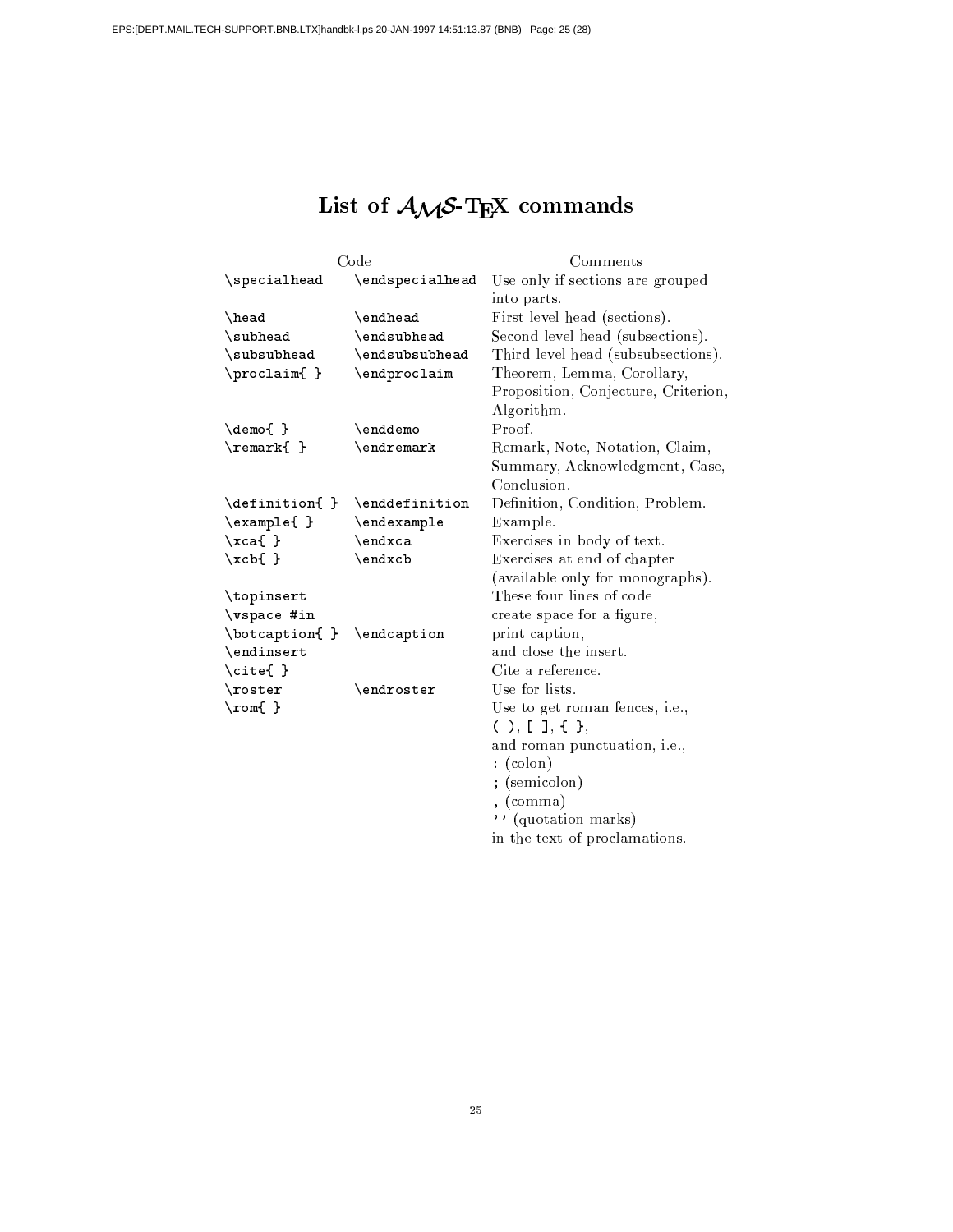## References

- $[AFG]$ *AMSFonts version 2.2 user's guide*, Amer. Math. Soc., Providence, RI, 1995.
- $[ALG]$  $A_{\mathcal{M}}\mathcal{S}\text{-}E T_F X$  version 1.2 user's guide, Amer. Math. Soc., Providence, RI, 1996.
- Abbreviations of names of serials reviewed in Mathematical Reviews,  $[ASMR]$ Amer. Math. Soc., Providence, RI, revised annually.
- $[ATG]$  $A_{\mathcal{M}}\mathcal{S}$ -T<sub>F</sub>X version 2.1 user's guide, Amer. Math. Soc., Providence, RI, 1992.
- Michel Goossens, Frank Mittelbach, and Alexander Samarin, The FIFX  $[GMS]$ companion, Addison-Wesley, Reading, MA, 1994.
- M. D. Spivak, The joy of TEX, 2nd revised ed., Amer. Math. Soc., Prov- $[\mathrm{Joy}]$ idence, RI, 1990.
- Leslie Lamport,  $\cancel{p}T\cancel{p}X$ : A document preparation system, 2nd revised ed.,  $[LM]$ Addison-Wesley, Reading, MA, 1994.
- $[MIT]$ Ellen E. Swanson, Mathematics into type, Amer. Math. Soc., Providence, RI, 1979.
- $[NJH]$ Nicholas J. Higham, Handbook of writing for the mathematical sciences, SIAM, Philadelphia, PA, 1993.
- $[NM]$ Norman Walsh, Making TFX Work, O'Reilly & Associates, Inc., Sebastopol, CA, 1994.
- Norman E. Steenrod, Paul R. Halmos, Menahem M. Schiffer, and Jean A. [SHSD] Dieudonné, How to write mathematics, 4th printing 1993, Amer. Math. Soc., Providence, RI, 1973.
- Donald E. Knuth, The TEXbook, Addison-Wesley, Reading, MA, 1984.  $[TB]$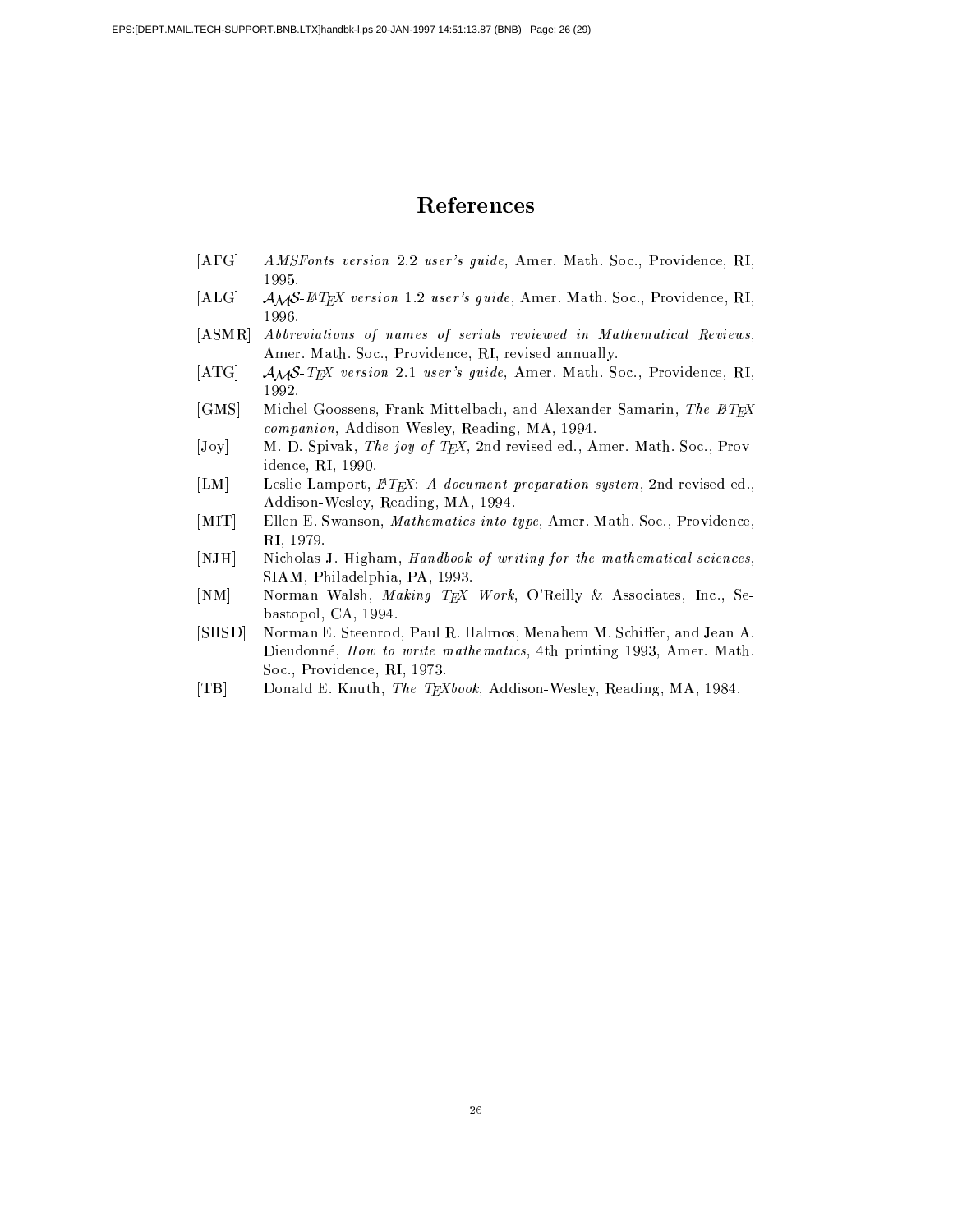## **AMS** Resources

All written correspondence should be sent to the appropriate department at the American Mathematical Society:

| P. O. Box 6248            | 201 Charles Street        |
|---------------------------|---------------------------|
| Providence, RI 02940-6248 | Providence, RI 02904-2294 |

or by FAX to 401-331-3842.

Questions concerning difficulties in preparing or submitting an  $A\mathcal{M}S$ -L<sup>AT</sup>FX or  $\mathcal{A}_{\mathcal{M}}\mathcal{S}$ -T<sub>F</sub>X electronic submission after it has been accepted for publication by the appropriate editorial board should be directed to:

Technical Support Electronic Products and Services Phone: 800-321-4267, ext. 4080 **or** 401-455-4080 Internet: tech-support@ams.org

For electronic-only journals, see submission instructions on the Web starting from

#### URL: http://www.ams.org/journals/

Questions concerning the type of publication you need to prepare (cameraready or typeset series) or requests for obtaining the Packet for Camera-Ready Submissions should be directed to:

**Acquisitions Department** Phone: 800-321-4267, ext. 4051 or 401-455-4051 Internet: acquisitions@ams.org

Consent to Publish and Copyright Agreements should be returned to:

**Production Department** Internet: production@ams.org or FAX to 401-331-3842

The AMS has a variety of products to assist authors preparing electronic submissions including  $A\mathcal{M}S$ -IATEX,  $A\mathcal{M}S$ -TEX, and AMSFonts as well as several books and manuals. To obtain  $A_{\mathcal{M}}S$ -IAT<sub>E</sub>X,  $A_{\mathcal{M}}S$ -T<sub>E</sub>X, or AMSFonts on diskette contact our Customer Services Department. There is a fee of approximately \$15-\$25 for each item ordered. You will need to specify whether you want Macintosh or IBM compatible diskettes and in the case of IBM compatible systems both the size and density of the diskettes. You may also contact our Customer Services Department if you are interested in receiving a free Electronic Products brochure, or for information on other Electronic Products offered by the Society.

Customer Services Phone: 800-321-4267 or 401-455-4000 Internet: cust-serv@ams.org